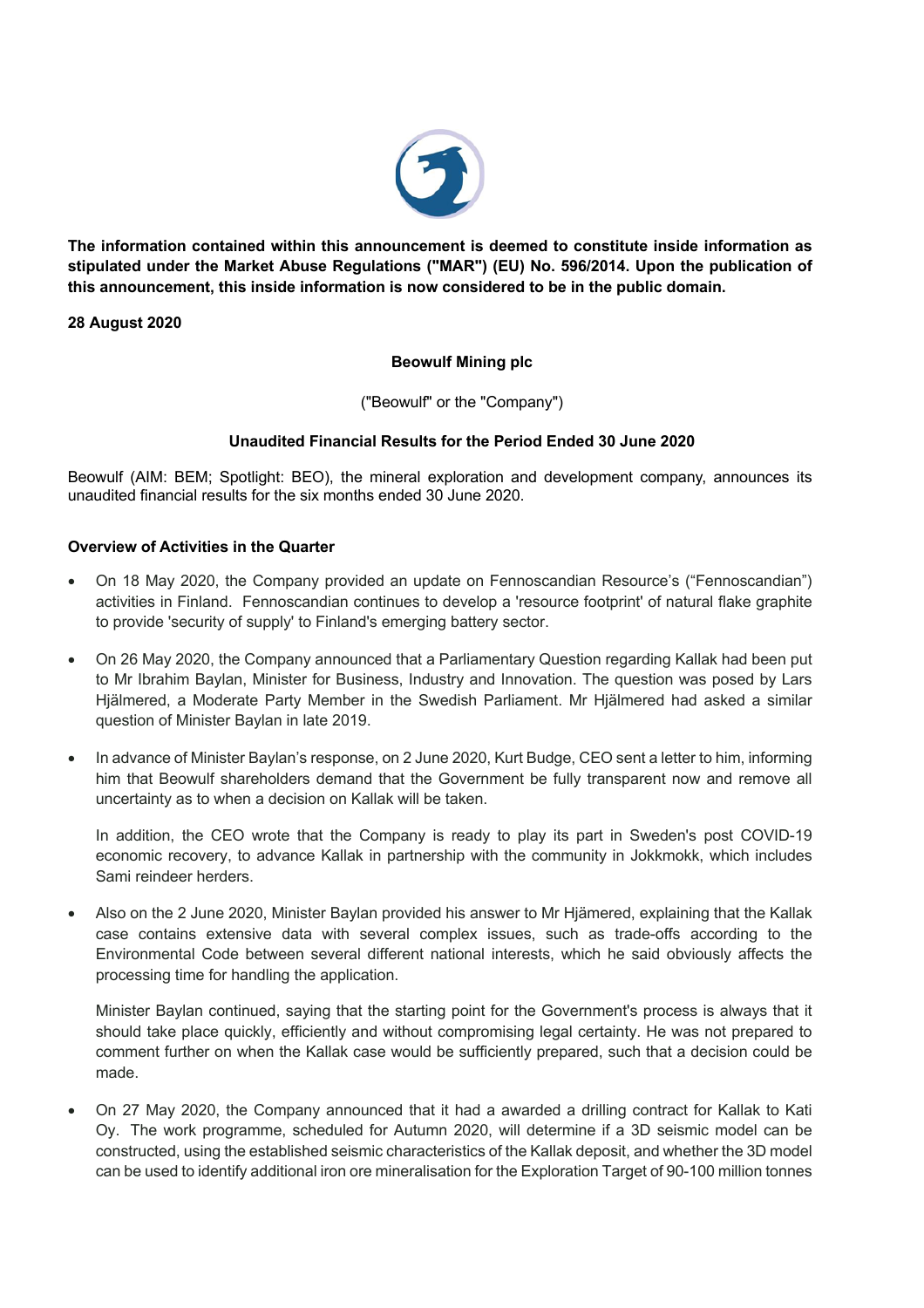("Mt") at 22-30 per cent iron ("Fe") at Kallak. The work has since been postponed because of COVID-19 and until such time that personnel can be fully mobilised and deployed safely.

• On 1 June 2020, results from the soil sampling programme completed across Majdan Peak were announced. An extensive gold anomaly has been identified over an area approximately 1400 metres x 700 metres, with individual soil samples returning up to 0.36 grammes per tonne ("g/t") gold. Furthermore, a new lead-zinc-copper-gold target has been identified to the south of Majdan Peak, of significance given its proximity to the Stan Terg mine.

## **Post Period**

- On 6 July 2020, the Company announced a number of grab samples returning high-grade gold results, which correlated well with gold in soils and alteration intensity and confirmed the significant scale of the Majdan Peak gold target, remaining open to the east.
- On 13 August 2020, the Company announced it had secured loan financing in Sweden of SEK 12 million (approximately £1.0 million) before expenses (the "Loan").

Funds will be used to restart exploration works in Kosovo, with the initial focus being geophysical surveys across the Majdan Peak gold target, the objective being to define drill targets. Plans have also been made for geophysics surveys over the remainder of the Mitrovica licence and the Viti licence, which is prospective for copper-gold porphyry mineralisation.

The Company's investment of £300,000 increases its ownership of Vardar Minerals ("Vardar") from 42.2 per cent to 46.1 per cent.

#### **Kurt Budge, Chief Executive Officer of Beowulf, commented:**

*"Despite COVID-19 related constraints on the business, the Company has weathered the storm, and with*  funding now secured we are looking forward to a productive remainder of the year.

*"At a time of record high gold prices, it is exciting to be starting geophysics surveys across the Majdan Peak gold target in the coming weeks, as the Vardar team seeks to define targets for drilling there, and then continue across the Mitrovica and Viti licences.*

*"At Mitrovica, located immediately to the west and northwest of the world class Stan Terg lead-zinc-silver mine, potential not only exists for the discovery of additional lead-zinc-silver deposits, but also for the discovery of high-level epithermal gold deposits and for copper-zinc deposits. Vardar believes all the targets are related to a potentially much larger porphyry style mineralised system.*

*"At Viti, initial stratigraphic holes intersected the correct alteration type, returning gold and visible copper mineralisation, and indicating potential for the discovery of a mineralised copper-gold porphyry in a hitherto unexplored area.* 

*"In recent months, Beowulf has also been busy in Finland and Sweden. Fennoscandian Resources has been developing its business plan to strengthen its position in the emerging battery sector in Finland and, in Sweden, we have been reassessing the exploration and resource expansion potential at Kallak and we are also considering new processing options for Kallak ore.*

*"Coming into 2020, I was determined to focus on, and progress all of Beowulf's business areas. We have carried out significant work in Kosovo and Finland to date and, whilst we continue to develop projects, in both countries during the rest of the year we will also be progressing Kallak.* 

*"We had hoped to be drilling at Kallak this Autumn, but instead we will be focusing our attention on technical matters, resource and processing upsides, and moving the project forward in social and environment areas.* 

*"Benchmark iron ore prices have moved above \$125 per tonne for the first time since February 2014 and iron*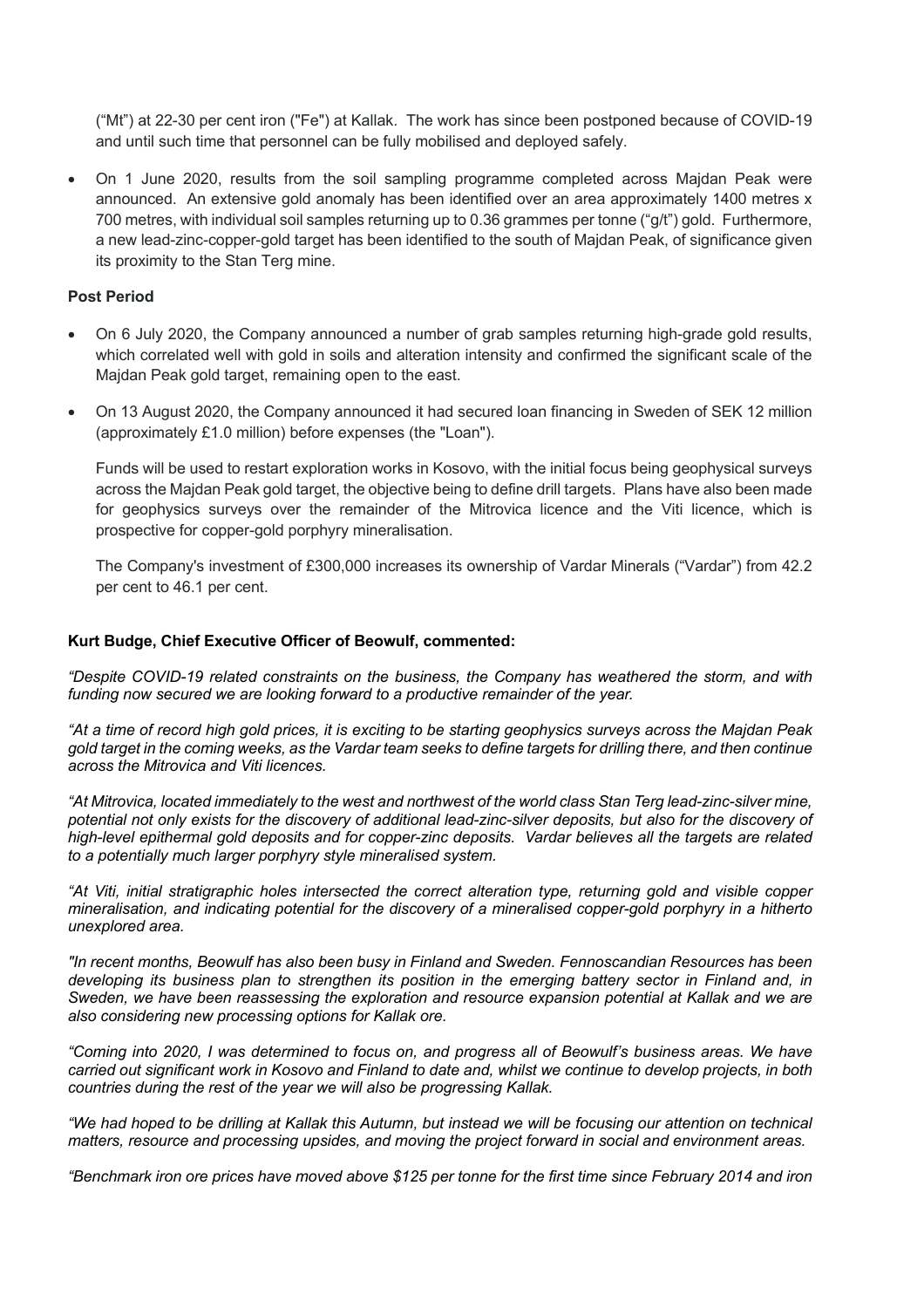*ore is the best performing commodity this year. With the Swedish Government back at work in early September, and with our legal advisors confirming we have done everything necessary to be awarded an Exploitation Concession, the Government has no excuse for further delaying a decision on Kallak.*

*"Now is the time for the Government to see the 'big picture', that Kallak will create and support hundreds of jobs in Jokkmokk and Norrbotten, and be a leading example for modern and sustainable mine development.* 

*"We look forward to keeping the market updated on further developments."*

# **Financials**

- The comparatives for the period ended 30 June 2019 have been updated to reflect the change in control of Vardar effective 1 April 2019. These changes primarily include the operating losses from Vardar from 1 April 2019 to 30 June 2019, and the fair value gain arising on the acquisition of Vardar.
- The consolidated loss varied from H1 2020 at £394,474 vs profit for H1 2019 of £51,897. The variance is attributable to the fair value gain of £563,431 being included at 1 April 2019, being the date of the change of control. The underlying administrative costs of £403,154 for H1 2020 were lower by £46,975 compared to the adjusted administrative cost of £450,129 for H1 2019. The decrease in Q1 with respect of these costs can be primarily attributed to lower overheads incurred on professional fees in Sweden and for the Plc.
- Consolidated basic and diluted loss per share for the period ended 30 June 2020 was 0.06 pence (H1 2019: profit of 0.01 pence).
- £620,940 in cash held at the period end (H1 2019: £1,670,642). The reduced cash balance is largely due to no fundraising during the period, compared to £1.25m raised in H1 2019. COVID-19 has affected the fundraising cycle and the Company has taken measures to preserve cash.
- The cumulative translation losses held in equity attributable to the parent decreased by £592,079 in the period ended 30 June 2020 to £698,989 (31 December 2019: loss of £1,291,068). Much of the Company's exploration costs are in Swedish Krona and Euro which has strengthened against the pound since 31 December 2019
- At 30 June 2020 there were 404,022,919 Swedish Depository Receipts representing 67.09 per cent of the issued share capital of the Company. The remaining issued share capital of the Company is held in the UK.

## **Operational**

## *Kosovo*

• On 1 June 2020, the Company announced results from the soil sampling programme completed across the Majdan Peak gold target at Vardar's Mitrovica licence in Northern Kosovo.

An extensive gold anomaly was identified over an area approximately 1400 metres x 700 metres, with individual soil samples returning up to 0.36 grammes per tonne ("g/t") gold. The scale and size of the anomaly, together with coincidental multi-element anomalies and extensive hydrothermal alteration, are comparable to significant high-sulphidation epithermal gold deposits within the region.

Furthermore, a new lead-zinc-copper-gold target was identified to the south of Majdan Peak, of particular significance given its situation, approximately three kilometres from the Stan Terg lead-zinc-silver mine which dates back to the 1930s (historical production records: 34 million tonnes at 3.45 per cent lead, 2.30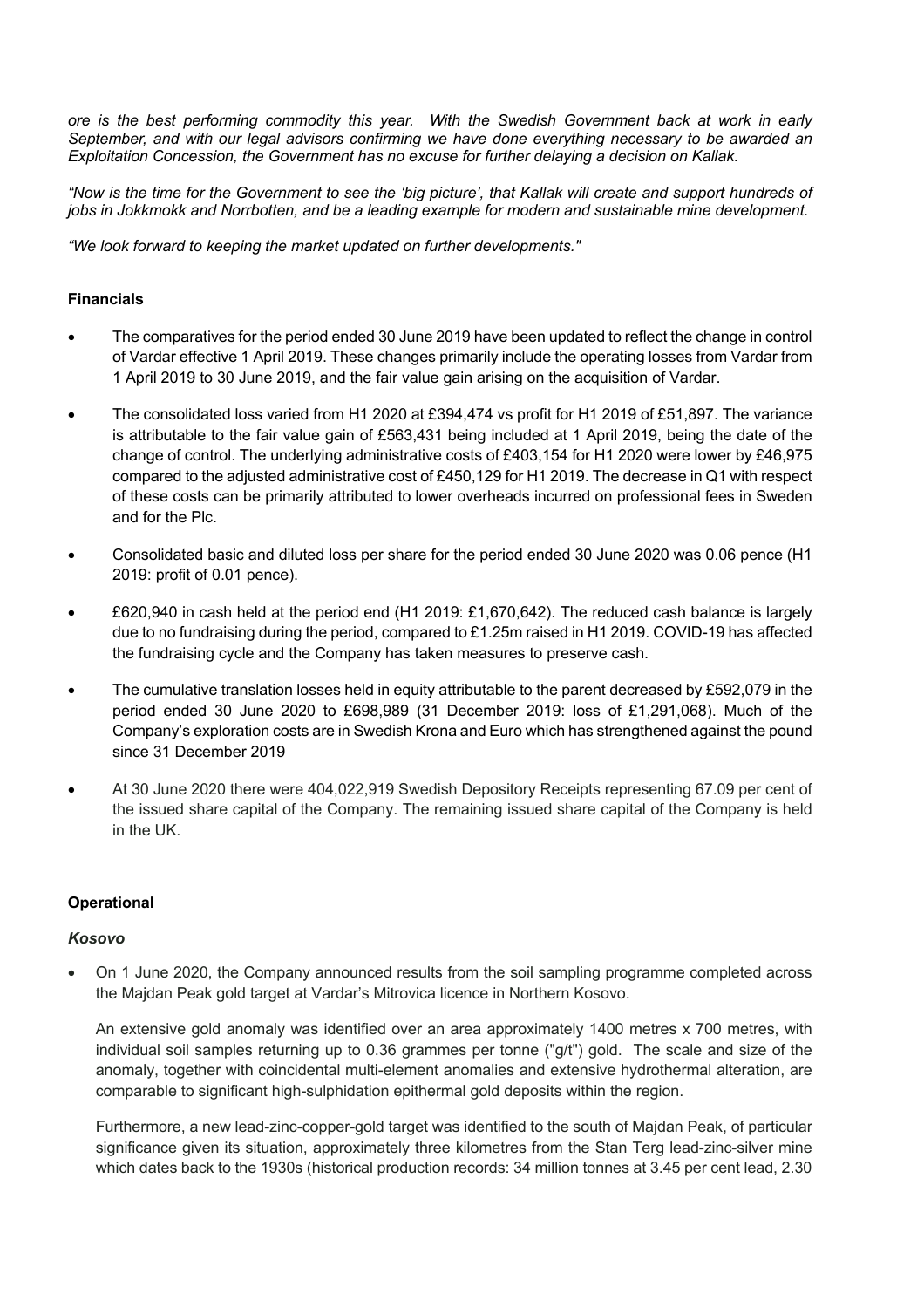per cent zinc and 80 g/t silver). This anomaly has been delineated to the south of the main peak and correlates well with anomalous rock grab samples (including individual samples with 0.79 g/t gold), with galena (lead sulphide) veins apparent in some of the outcropping gossans.

Vardar will shortly start flying ultra-detailed drone magnetic survey over Mitrovica, covering Majdan Peak first. Vardar has acquired the drone, sensors and support equipment and has developed flight automation software for flying accurate low-level survey lines across terrain.

The geophysics programme is being designed to map out alteration zones and identify potential structural controls to mineralisation, as well as full 3D IP/DC surveys designed to directly map sulphides and resistivity contrasts associated with mineralisation.

• On 6 July 2020, the Company announced results from the grab sampling programme completed across the Majdan Peak.

42 samples assayed in excess of 0.1 gramme per tonne ("g/t") gold, out of a total of 96 samples collected from available outcrop and subcrop, with anomalous results correlating well with gold in soils and alteration intensity and confirming the significant scale of the Madan Peak gold anomaly, which remains open to the east.

Sample results over 1 g/t gold include: 7.2 g/t; 4.6 g/t; 2.8 g/t; 2.0 g/t; 1.5 g/t; 1.3 g/t; 1.3 g/t; and 1.1 g/t.

# *Finland*

• On 18 May 2020, the Company provided an update on the activities of Fennoscandian. Since Fennoscandian was acquired in January 2016, Beowulf has invested approximately Euros 1.56 million in graphite exploration, resource development, metallurgical testwork and the assessment of market applications for graphite from its Aitolampi project, including Lithium Ion Battery ("LIB") applications.

Fennoscandian continues to develop a 'resource footprint' of natural flake graphite to provide 'security of supply' to Finland's emerging battery sector and to benefit from Business Finland funding, as the Company seeks to move downstream and develop its knowledge in processing and manufacturing battery grade and value-added graphite products.

Test work on a composite sample for Karhunmäki, a new graphite prospect, was found by Fennoscandian to produce a concentrate grade of 96.4 per cent Total Graphitic Carbon ("TGC"), with 51.3 per cent large/jumbo flakes (+180 micron). The company has applied for an Exploration Permit for the project.

Fennoscandian continues to assess the results of spheroidization and battery tests on the graphite at its Aitolampi site, as well as contributing to studies on the supply chain for Lithium Ion Batteries in Finland and the traceability of graphite being used to manufacture batteries.

## *Sweden*

• On 26 May 2020, the Company announced that a Parliamentary Question regarding Kallak had been put to Minister Baylan. The question was posed by Lars Hjälmered, a Moderate Party Member in the Swedish Parliament.

Summary translation of Mr Hjälmered's question:

*"The Kallak iron ore project has had to wait for a decision on permits for over six years. The matter has been ready to make a decision on the Minister's table for three years without him and the Government making any decision. Another project received [by the Government and] waiting unreasonably long for a decision is Laver [Boliden AB].*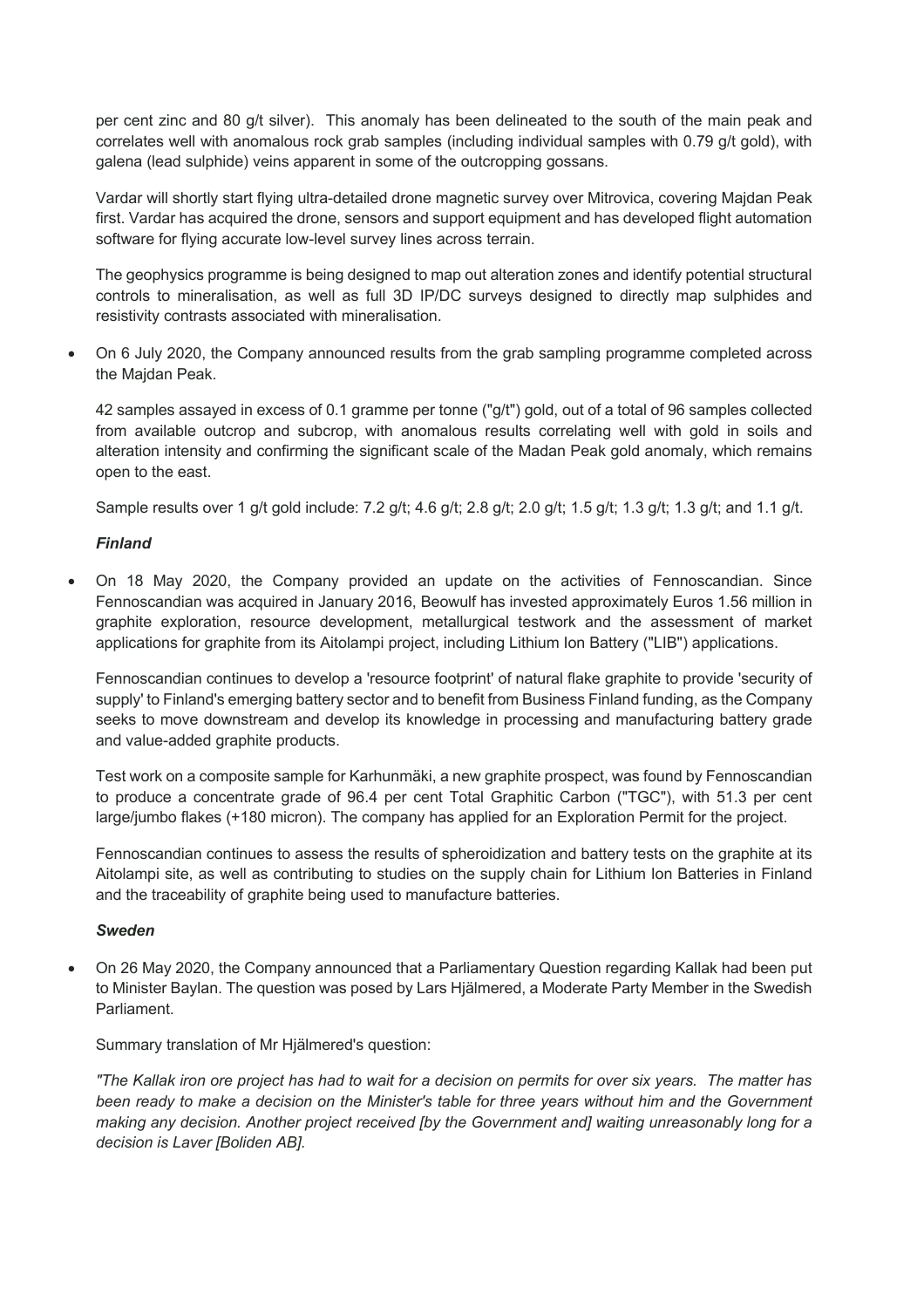In the [mining] industry, the question is now asked why the Government is not coming to terms with it. *Despite repeated questions about when a decision may be made, and great irritation from the industry, [the Government] has not yet returned to the issue.*

*This management [of the issue by the Government] is under all criticism, and the Government must recognize the importance of it to Swedish mining industry. The industry is responsible for large export revenues and employment [of] many people in Sweden. When the Government cannot give any message, investments are not completed, jobs are [not created] and [wider] benefits are not realized. In addition,*  long processing times and uncertain processes mean Sweden becomes less relevant to foreign *investment.*

*In view of the above, I would like to ask Minister of Business Ibrahim Baylan: When does the Minister and the Government intend to make a decision on any mining activity in Kallak and Laver?"*

• In advance of Minister Baylan's response, on 2 June 2020, Kurt Budge, CEO sent a letter to him, copy below:

*Minister,* 

*There is considerable stock market anticipation as to your response this Wednesday to the Parliamentary Question put to you by Mr Lars Hjälmered.* 

*I politely remind you that Beowulf Mining is a public company and any statements made public when stock markets are open can generate unwarranted volatility in trading and pricing of the Company's shares.* 

*In late January 2017, after a public statement by Länsstyrelsen Norrbotten, with no forewarning to Beowulf, the Company's shares were suspended from trading for 24-hours, until such time that a full explanation of the statement could be disclosed to markets. However, the damage had already been done, with the Company's share price falling 40 per cent in Stockholm.* 

*Since you, and I, attended the Mining Nordic Day in Toronto in early March, the Government has understandably prioritised its response to the COVID-19 pandemic, the short-medium term need for Government support to protect businesses, safeguard jobs, livelihoods and the wellbeing of Swedish society, as economic activity is constrained.* 

*In Toronto, you saved your biggest welcome for investors. I reminded you that Beowulf has been invested in Sweden and working on Kallak for 14 years. You also said that I was welcome to do business in Sweden. The fact of the matter is, Beowulf is unable to do business in Sweden, because we cannot get a decision on Kallak from the Government.* 

*In May 2019, the State Secretary said to Göran Färm, Beowulf's Chairman, and me, in a face to face meeting in Stockholm, that the Government understood the importance of Kallak to Jokkmokk. Jokkmokk's need for investment and jobs is acute, and, with the added pressure of COVID-19, it would seem logical that a project such as Kallak, which has the potential to bring billions of SEK in investment and hundreds of jobs to northern Sweden, should be approved.* 

*What is often overlooked in the debate around mining projects is the risk capital needed to develop a mine, the timeline for investment and the 'big picture' economic impact that a mining project, such as Kallak, can create.* 

*The first exploration licence for Kallak was granted in 2006 and to date over SEK 80 million has been invested. If a Concession were to be granted today, then it would take ~ 18 years from the beginning to get to a producing mine. The investment in building a mine can support further investments and commercial opportunities in rail, port, downstream processing and end-uses.*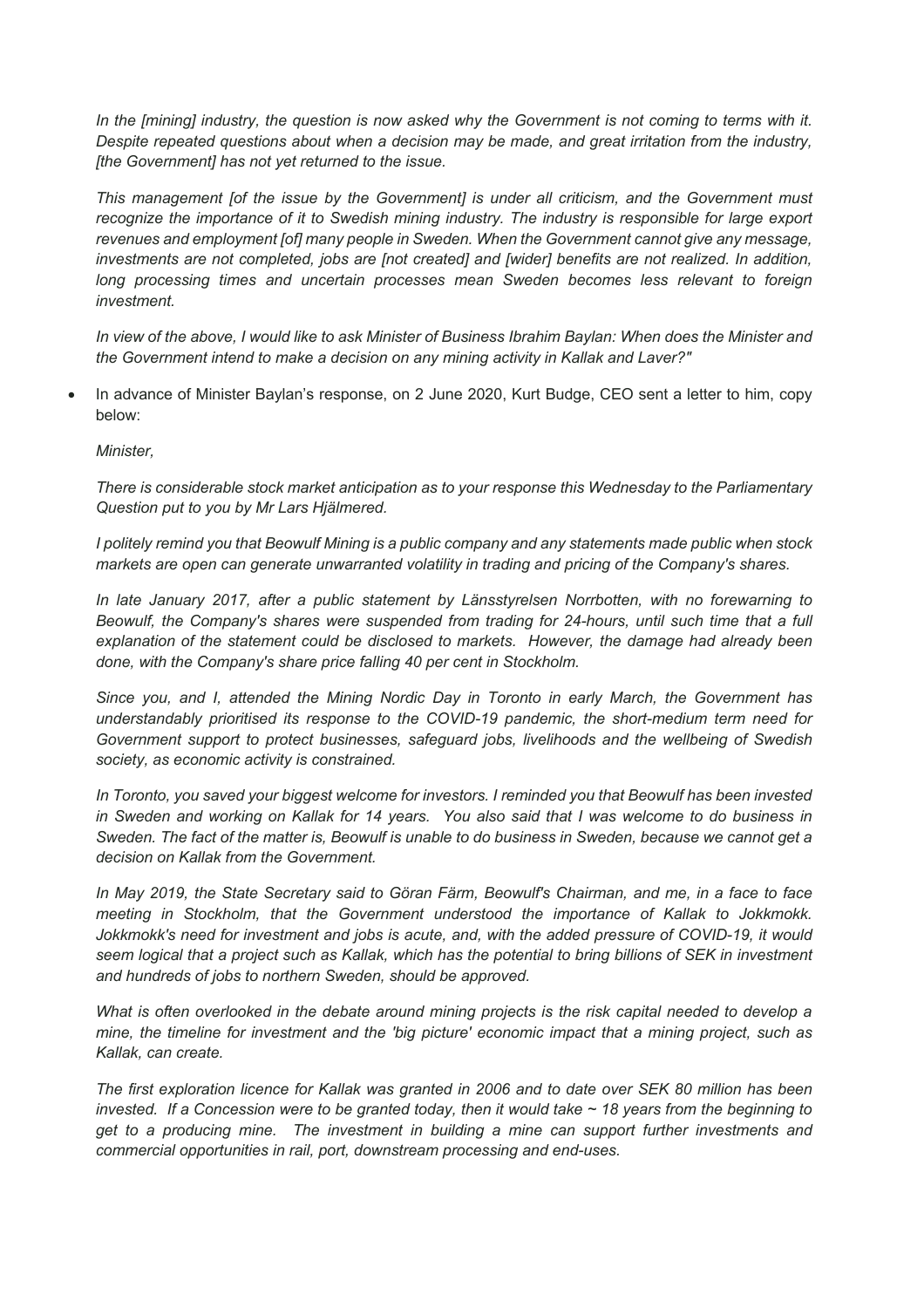*Bergsstaten, as part of the SGU, a Government Office, has seen the Company drill almost 28,000 metres, 131 drill holes, to define a potential 250 million tonnes of iron ore, which is an asset to Sweden's iron ore*  resource inventory. The SGU first discovered Kallak in the 1940s, designated it an Area of National *Interest ("ANI") in 2013 and produced its latest study, headlined 'New light on iron ore at Kallak', last month. Kallak has been on the SGU's radar for 80 years!* 

*Bergsstaten recommended to the Government in October 2015, that the Concession for Kallak should be awarded, and last October awarded an Exploration Permit for Parkijaure nr 6, which covers approximately 1,000 hectares and lies immediately to the south of the Kallak deposits.* 

*On the evidence, the authorities are happy for Beowulf to continue to invest in iron ore exploration, which in the context of LKAB's announcement, in October 2018, on diminishing reserves at Kiruna and the need to replenish, recent seismic activity disrupting production at Kiruna, while thankfully sparing lives, and Government statements on a sustainable mining industry, makes sense. Yet, over 4.5 years after Bergsstaten recommended to the Government that the Concession for Kallak be awarded and with Beowulf planning to drill the 90-100 million tonnes Exploration Target at Kallak South this Autumn, we have no decision.* 

*In Toronto, the 'rule of law' was mentioned as one of Sweden's attributes. Both Social Democrat and Green parties in Sweden have said that a decision on Kallak should be taken in accordance with the law. Beowulf has demonstrated with the Concluding Statement submitted to the Government last November, prepared by lawyers Mannheimer Swartling and Fr ö berg and Lundholm, that, under judicial review, Beowulf's application has satisfied all requirements.* 

*The Green Party may, in part, be using Länsstyrelsen Norrbotten's statement from November 2017 as justification for obstructing the Kallak Concession being awarded. Länsstyrelsen Norrbotten concluded that reindeer herding is a better use of the 13.6 square kilometres of land at Kallak, ignoring the SGU's ANI designation, effectively deeming Kallak a 'stranded asset'. Länsstyrelsen Norrbotten's statement was erroneous and contradicted its response to the Government on the economic case for Kallak, made in July 2015, when it described positive local, regional and national economic effects.* 

*Beowulf has several thousand Swedish shareholders, who own over 67 per cent of the Company. They have witnessed the Government's unacceptable mishandling of the Kallak application and false promises; the opportunity cost of which is incalculable. They are demanding the Government be fully transparent now and remove all uncertainty as to when a decision on Kallak will be taken.* 

*Beowulf is ready to play its part in Sweden's economic recovery, to advance Kallak in partnership with the community in Jokkmokk, which includes Sami reindeer herders. Benchmark iron ore prices have risen above US\$ 100 per tonne this week and investors with cash are looking for investment opportunities, such as Kallak, and towards mining jurisdictions that function effectively.* 

*Yours sincerely,* 

## *Kurt Budge*

• Also on the 2 June 2020, Minister Baylan provided his answer to Mr Hjämered, explaining that the Kallak case contains extensive data with several complex issues, such as trade-offs according to the Environmental Code between several different national interests, which he stated obviously affects the processing time for handling the application.

Minister Baylan continued, saying that the starting point for the Government's process, is always that it should take place quickly, efficiently and without compromising legal certainty. He was not prepared to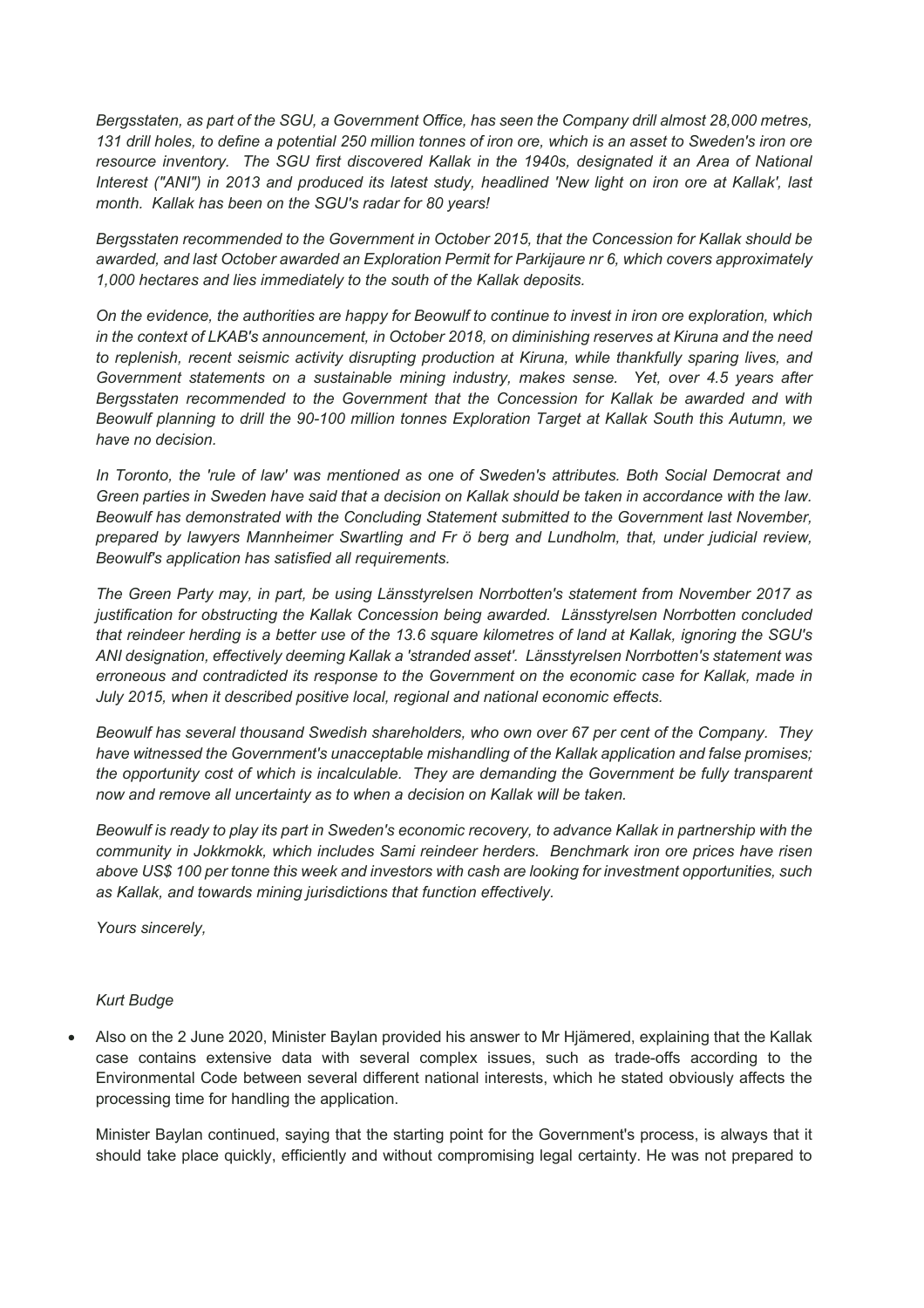comment further on when the Kallak case would be sufficiently prepared, such that a decision could be made.

• On 27 May 2020, the Company announced that it had a awarded a drilling contract for Kallak to Kati Oy. The work programme was scheduled for Autumn 2020 but has now been postponed because of COVID-19 and until such time that personnel can be fully mobilised and deployed safely.

Once underway, the drilling is planned to determine if a 3D seismic model can be constructed, using the established seismic characteristics of the Kallak deposit, and whether the 3D model can be used to identify additional iron ore mineralisation for the Exploration Target of 90-100 Mt at 22-30 per cent iron Fe at Kallak.

The work is being undertaken as part of the European Union ("EU") funded PACIFIC Project ("PACIFIC"). The aim of PACIFIC is to develop a new low-cost and environmentally friendly tool for exploring for subsurface mineral deposits. The programme will test a multi-array method in parallel with drilling at Kallak South, with noise from drilling providing a passive seismic source.

The magnetic signature of mineralisation at Kallak, extends southwards from Kallak North to Kallak South, and then beyond to Parkijaure. Interpretation of geophysical data suggests the potential for additional iron ore mineralisation, which could add to the Kallak North and Kallak South resource.

If successful, the set-up could then be applied to the Parkijaure nr 6 Exploration Licence, awarded by the Mining Inspectorate in October 2019, which covers approximately 1,000 hectares and lies immediately to the south of the Kallak deposits.

#### **Corporate**

- At 30 June 2020 there were 404,022,919 Swedish Depository Receipts representing 67.09 per cent of the issued share capital of the Company. The remaining issued share capital of the Company is held in the UK.
- In July, the Board approved an extension to the exercise period of the share options (of 9,000,000 ordinary shares exercisable at £0.0166) granted to Kurt Budge, CEO, which will be extended to 17 July 2021.

## **Competent Person Review**

The information in this announcement has been reviewed by Mr. Chris Davies, a Competent Person ("CP"), who is a Fellow of the Australasian Institute of Mining and Metallurgy. Mr. Davies has conducted a desktop review of source documents and data which underpin the technical statements disclosed herein and approves the disclosure of technical information in the form and context in which it appears in this announcement, in his capacity as a CP as required under the AIM rules. Mr. Davies has visited Vardar's Mitrovica and Viti projects in Kosovo.

Mr. Davies has sufficient experience, that is relevant to the content of this announcement, to qualify as a CP as defined in the 2012 Edition of the "Australasian Code of Reporting of Exploration Results, Mineral Resources and Ore Reserves".

Mr. Davies BSc (Hons) Geology, MSc DIC Mineral Exploration, FAusIMM, is a Non-executive Director of Beowulf and is an exploration/economic geologist with more than 35 years' experience in the mining sector.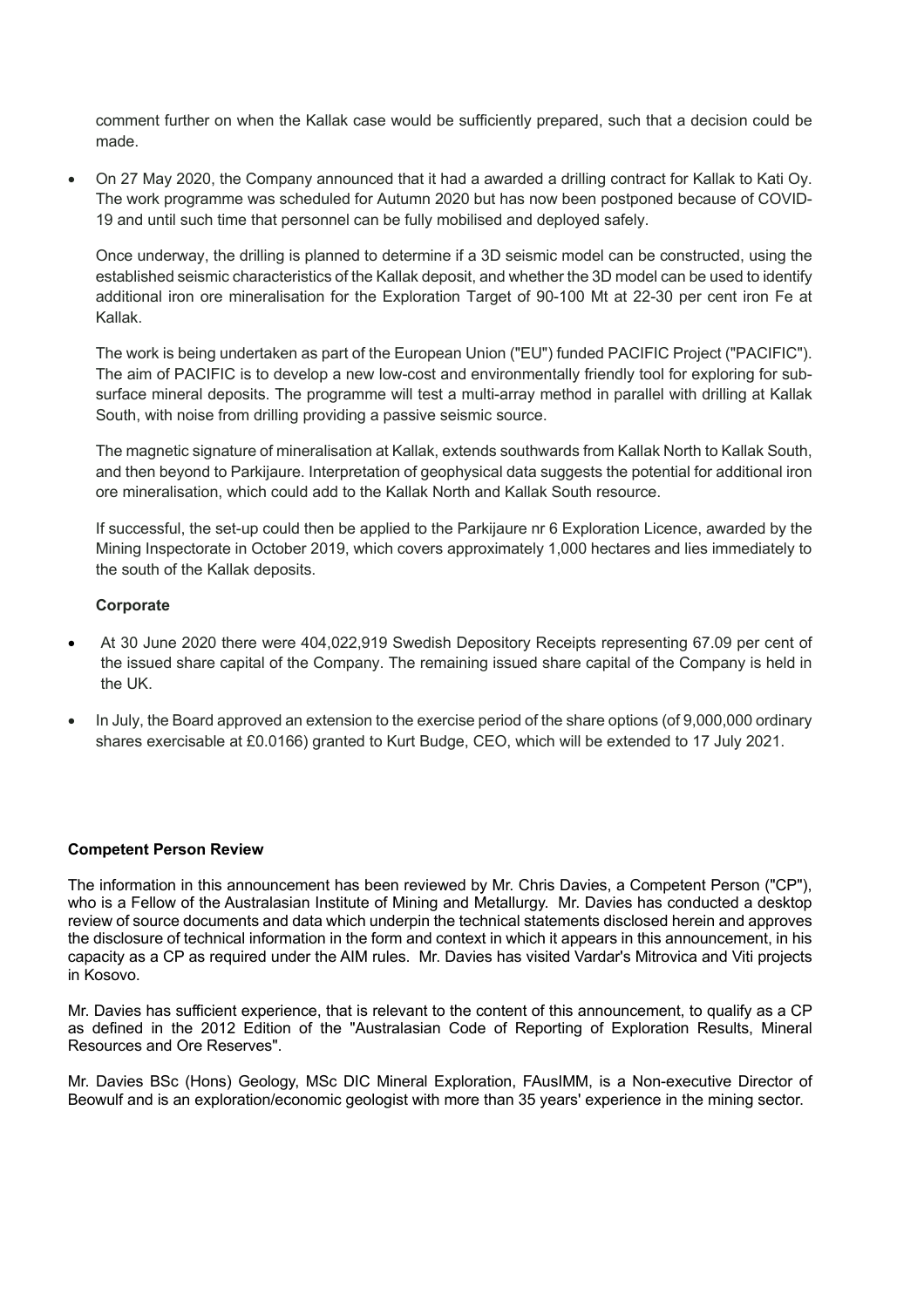## **Enquiries:**

| <b>Beowulf Mining plc</b><br>Kurt Budge, Chief Executive Officer               | Tel: +44 (0) 20 3771 6993 |
|--------------------------------------------------------------------------------|---------------------------|
| <b>SP Angel</b><br>(Nominated Adviser & Broker)<br>Ewan Leggat / Soltan Tagiev | Tel: +44 (0) 20 3470 0470 |
| <b>Blytheweigh</b><br>Tim Blythe / Megan Ray                                   | Tel: +44 (0) 20 7138 3204 |

## **About Beowulf Mining plc**

Beowulf's strategy is to build a sustainable and innovative mining company, which creates shareholder value by developing mining assets, delivering production and generating cash flow, and in so doing meets society's ongoing need for minerals and metals.

Beowulf is developing a high-quality asset base, which is diversified by geography and commodity, enabling it to simultaneously advance several projects.

Additionally, the Board of Directors continues to look beyond the Company for opportunities that fit.

The Company's first priority remains the award of the Exploitation Concession for Kallak North, and thereafter completing the Scoping Study. The introduction of a strategic partner/investor who understands the value of Kallak as a high-quality asset, which could be in production within four to five years, is an ongoing consideration, but does not preclude the Company from continuing to advance Kallak in the meantime.

Fennoscandian Resources ("Fennoscandian"), the Company's 100 per cent owned graphite business, is pursuing a strategy to develop a 'resource footprint' of natural flake graphite prospects that can provide 'security of supply' and enable Finland to achieve its ambition of self-sufficiency in battery manufacturing. The Company is a recipient of Business Finland funding, which is supporting Fennoscandian to move downstream, and develop its knowledge in processing and manufacturing value-added graphite products.

The Company owns approximately 46.1 per cent of Vardar Minerals Limited ("Vardar"), a UK registered exploration company with a focus on the metal endowed Balkan region. Vardar holds exploration licences for the Mitrovica and Viti projects. Both projects are located within the Tethyan Belt, a major orogenic metallogenic province for gold and base metals which extends from the Alps (Carpathians/Balkans) to Turkey, Iran and Indochina, and contains several world class discoveries. The Tethyan Belt of south-east Europe can be regarded as Europe's chief copper-gold (lead-zinc-silver) province.

## **Cautionary Statement**

Statements and assumptions made in this document with respect to the Company's current plans, estimates, strategies and beliefs, and other statements that are not historical facts, are forward-looking statements about the future performance of Beowulf. Forward-looking statements include, but are not limited to, those using words such as "may", "might", "seeks", "expects", "anticipates", "estimates", "believes", "projects", "plans", strategy", "forecast" and similar expressions. These statements reflect management's expectations and assumptions in light of currently available information. They are subject to a number of risks and uncertainties, including, but not limited to , (i) changes in the economic, regulatory and political environments in the countries where Beowulf operates; (ii) changes relating to the geological information available in respect of the various projects undertaken; (iii) Beowulf's continued ability to secure enough financing to carry on its operations as a going concern; (iv) the success of its potential joint ventures and alliances, if any; (v) metal prices, particularly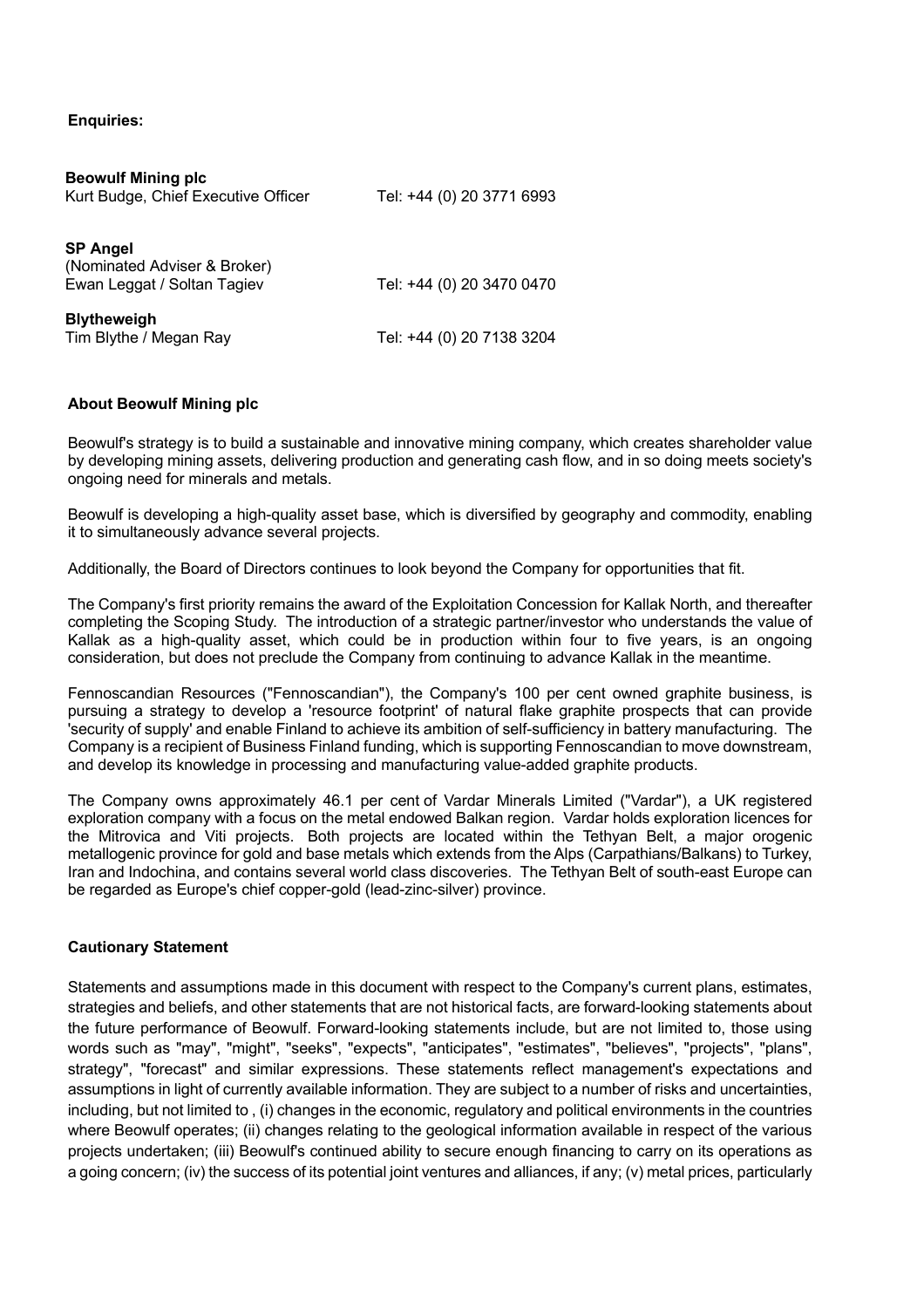as regards iron ore. In the light of the many risks and uncertainties surrounding any mineral project at an early stage of its development, the actual results could differ materially from those presented and forecast in this document. Beowulf assumes no unconditional obligation to immediately update any such statements and/or f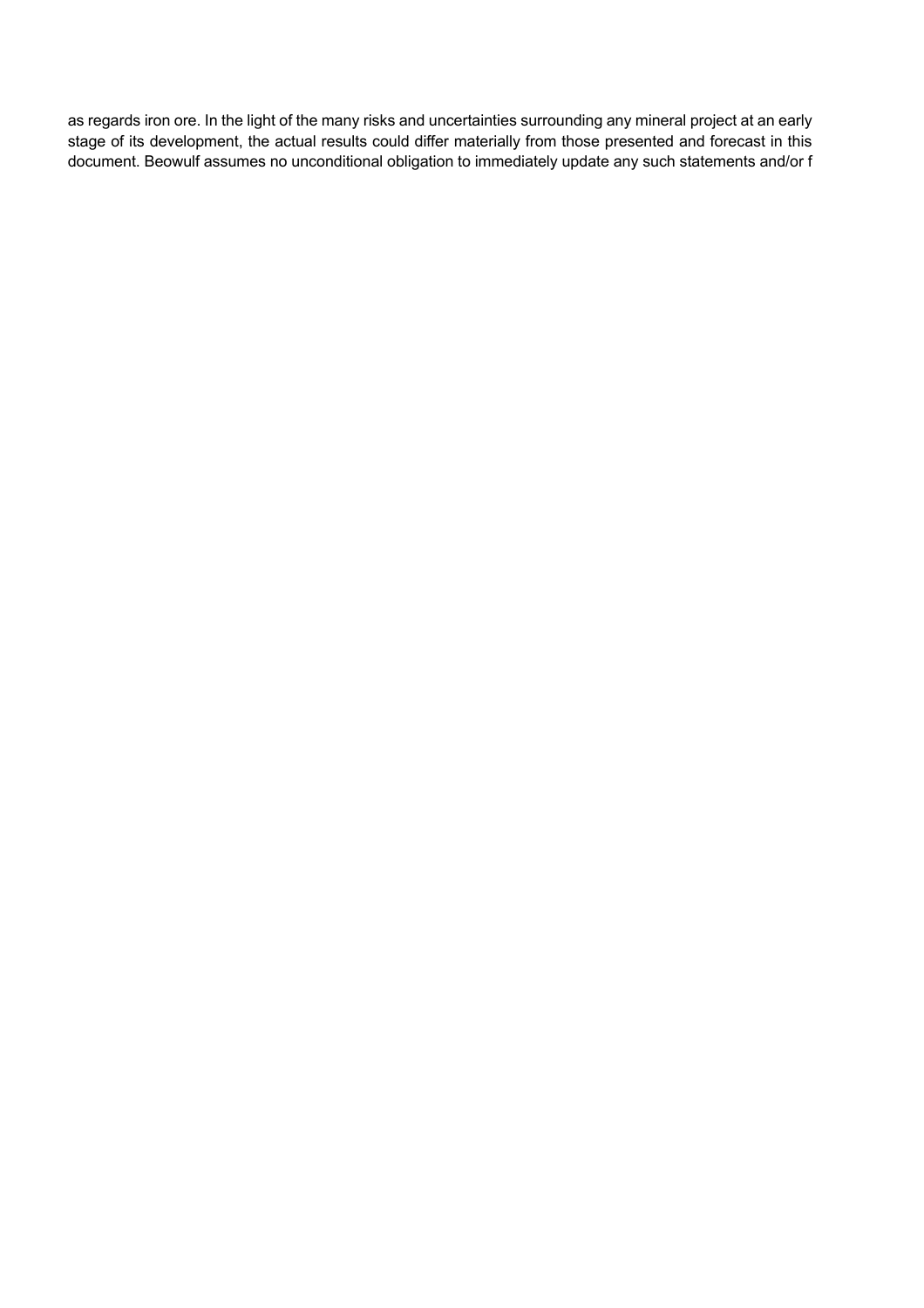#### **BEOWULF MINING PLC CONDENSED CONSOLIDATED INCOME STATEMENT FOR THE SIX MONTHS TO 30 JUNE 2020**

|                                                                                                                       |              | (Unaudited)<br>3 months<br>ended 30<br>June<br>2020 | (Unaudited)<br>3 months<br>ended 30<br>June<br>2019 | (Unaudited)<br>6 months<br>ended 30<br>June<br>2020 | (Unaudited)<br>6 months<br>ended 30<br>June<br>2019 | (Audited)<br>12 months<br>ended 31<br>December<br>2019 |
|-----------------------------------------------------------------------------------------------------------------------|--------------|-----------------------------------------------------|-----------------------------------------------------|-----------------------------------------------------|-----------------------------------------------------|--------------------------------------------------------|
| <b>Continuing operations</b>                                                                                          | <b>Notes</b> | £                                                   | £                                                   | £                                                   | £                                                   | £                                                      |
| Administrative expenses<br>Impairment of exploration costs<br>Share based payment expense<br>Gain on step acquisition |              | (185, 503)                                          | (266, 480)<br>(26, 565)<br>563,431                  | (403, 154)                                          | (450, 129)<br>(66, 588)<br>563,431                  | (904, 666)<br>(10, 720)<br>(119, 720)<br>563,431       |
| <b>Operating (Loss) / Profit</b>                                                                                      |              | (185, 503)                                          | 270,386                                             | (403, 154)                                          | 46,713                                              | (471, 675)                                             |
| Finance costs<br>Finance income<br>Grant Income                                                                       |              | (73)<br>188<br>8,257                                | 2,361                                               | (161)<br>583<br>8,257                               | 5,183                                               | (410)<br>6,298<br>37,080                               |
| (Loss) / Profit before and<br>after taxation                                                                          |              | (177, 131)                                          | 272,747                                             | (394, 475)                                          | 51,897                                              | (428, 707)                                             |
| (Loss) / Profit attributable to:<br>Owners of the parent<br>Non-controlling interests                                 |              | (161, 650)<br>(15, 481)                             | 322,756<br>(50,009)                                 | (353, 195)<br>(41, 280)                             | 101,947<br>(50,050)                                 | (267,000)<br>(161, 707)                                |
|                                                                                                                       |              | (177, 131)                                          | 272,747                                             | (394, 475)                                          | 51,897                                              | (428, 707)                                             |
| (Loss)/ Profit per share<br>attributable to the owners of the<br>parent:<br>Basic and diluted (pence)                 | 3            | (0.03)                                              | 0.05                                                | (0.06)                                              | 0.02                                                | (0.04)                                                 |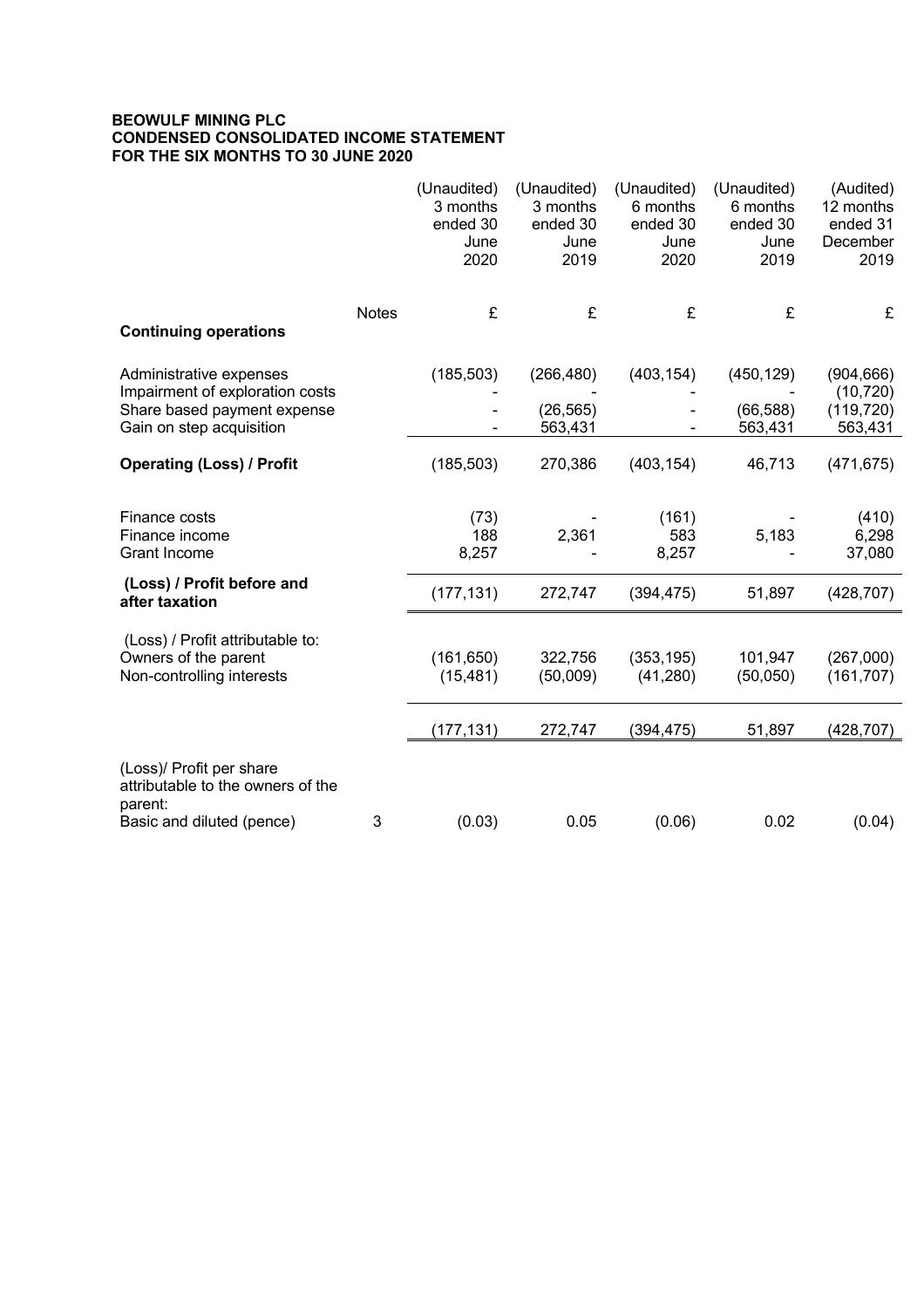## **BEOWULF MINING PLC CONDENSED CONSOLIDATED STATEMENT OF COMPREHENSIVE LOSS FOR THE SIX MONTHS TO 30 JUNE 2020**

|                                                                         | (Unaudited)<br>3 months<br>ended 30<br>June<br>2020 | (Unaudited)<br>3 months<br>ended 30<br>June<br>2019 | (Unaudited)<br>6 months<br>ended 30<br>June<br>2020 | (Unaudited)<br>6 months<br>ended 30<br>June<br>2019 | (Audited)<br>12 months<br>ended 31<br>December<br>2019 |
|-------------------------------------------------------------------------|-----------------------------------------------------|-----------------------------------------------------|-----------------------------------------------------|-----------------------------------------------------|--------------------------------------------------------|
|                                                                         | £                                                   | £                                                   | £                                                   | £                                                   | £                                                      |
| (Loss) / profit for the period / year                                   | (177, 133)                                          | 272,747                                             | (394, 475)                                          | 51,897                                              | (428, 707)                                             |
| Other comprehensive income                                              |                                                     |                                                     |                                                     |                                                     |                                                        |
| Items that may be reclassified<br>subsequently to profit or loss:       |                                                     |                                                     |                                                     |                                                     |                                                        |
| Exchange gain/ (losses) arising on<br>translation of foreign operations | 495,684                                             | 220,695                                             | 620,360                                             | (309,120)                                           | (794,299)                                              |
| Total comprehensive income /<br>(loss)                                  | 318,551                                             | 493,442                                             | 225,885                                             | (257, 223)                                          | (1,223,006)                                            |
| Total comprehensive income / (loss)<br>attributable to:                 |                                                     |                                                     |                                                     |                                                     |                                                        |
| Owners of the parent<br>Non-controlling interests                       | 309,608<br>8,943                                    | 539,747<br>(46, 306)                                | 238,884<br>(12,999)                                 | (210, 755)<br>(46, 468)                             | (1,037,811)<br>(185,195)                               |
|                                                                         | 318,551                                             | 493,441                                             | 225,885                                             | (257,223)                                           | (1,223,006)                                            |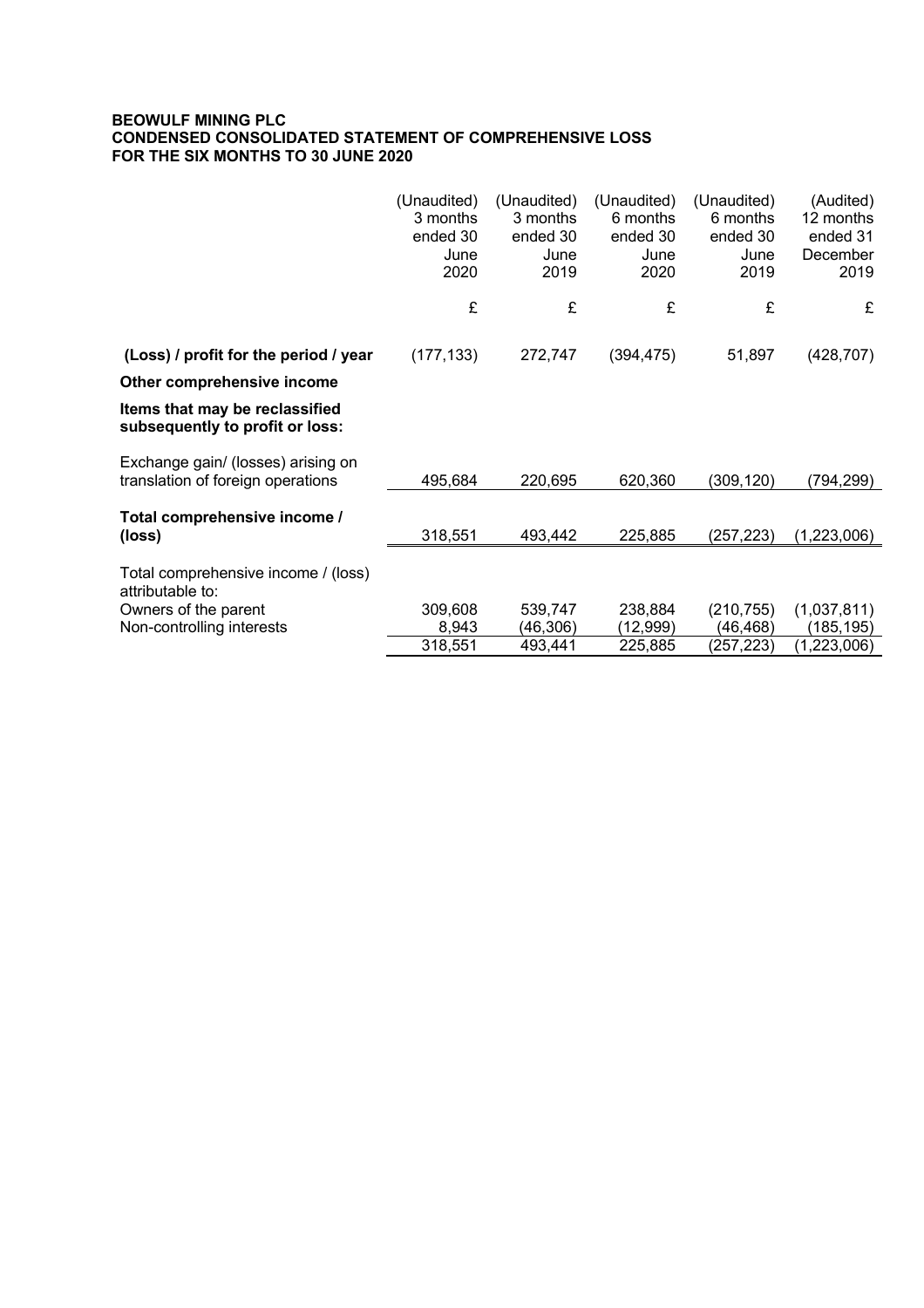#### **BEOWULF MINING PLC CONDENSED COMPANY STATEMENT OF COMPREHENSIVE LOSS FOR THE SIX MONTHS TO 30 JUNE 2020**

|                                                                                          |              | (Unaudited)<br>3 months<br>ended 30<br>June<br>2020 | (Unaudited)<br>3 months<br>ended 30<br>June<br>2019 | (Unaudited)<br>6 months<br>ended 30<br>June<br>2020 | (Unaudited)<br>6 months<br>ended 30<br>June<br>2019 | (Audited)<br>12 months<br>ended 31<br>December<br>2019 |
|------------------------------------------------------------------------------------------|--------------|-----------------------------------------------------|-----------------------------------------------------|-----------------------------------------------------|-----------------------------------------------------|--------------------------------------------------------|
| <b>Continuing operations</b>                                                             | <b>Notes</b> | £                                                   | £                                                   | £                                                   | £                                                   | £                                                      |
| Administrative expenses<br>Share based payment expense                                   |              | (146, 276)                                          | (203, 961)<br>(26, 565)                             | (303, 612)                                          | (383, 702)<br>(66, 588)                             | (651, 433)<br>(119, 720)                               |
| <b>Operating Loss</b>                                                                    |              | (146, 276)                                          | (230, 526)                                          | (303, 612)                                          | (450, 290)                                          | (771, 153)                                             |
| Finance income<br>Grant Income                                                           |              | 188                                                 | 2,361                                               | 583                                                 | 5,184                                               | 6,298<br>1,425                                         |
| Loss before and after taxation<br>and total comprehensive loss                           |              | (146,088)                                           | (228, 165)                                          | (303, 029)                                          | (445, 106)                                          | (763, 430)                                             |
| Loss per share attributable to<br>the owners of the parent:<br>Basic and diluted (pence) | 3            | (0.02)                                              | (0.04)                                              | (0.05)                                              | (0.08)                                              | (0.13)                                                 |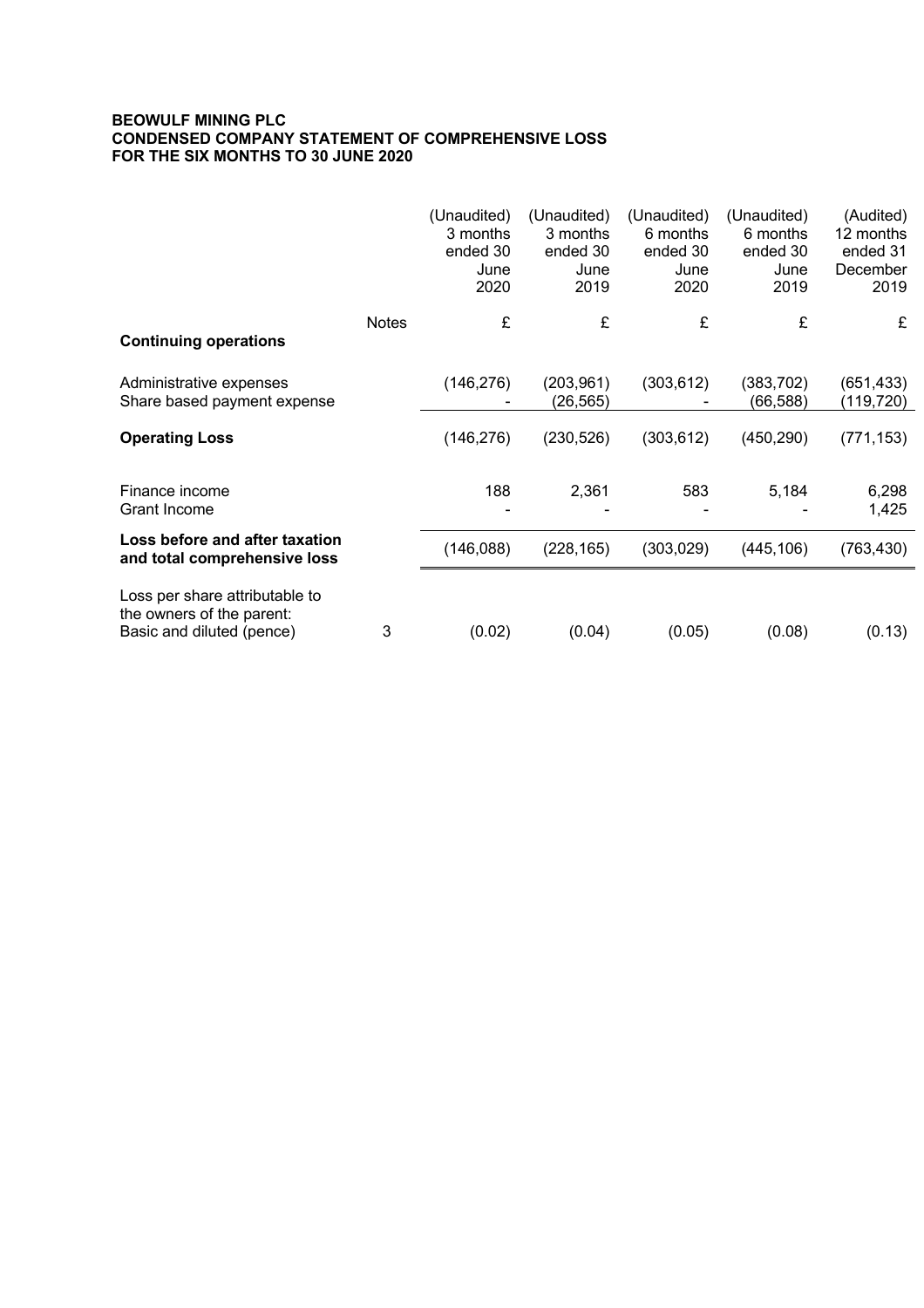## **BEOWULF MINING PLC CONDENSED CONSOLIDATED STATEMENT OF FINANCIAL POSITION AS AT 30 JUNE 2020**

|                                               |              | (Unaudited)<br>As at | (Unaudited)<br>As at | (Audited)<br>As at   |
|-----------------------------------------------|--------------|----------------------|----------------------|----------------------|
|                                               |              | 30 June              | 30 June              | 31 December          |
|                                               |              | 2020                 | 2019                 | 2019                 |
| <b>ASSETS</b>                                 | <b>Notes</b> | £                    | £                    | £                    |
| <b>Non-current assets</b>                     |              |                      |                      |                      |
| Intangible assets                             | 5            | 10,868,864           | 9,866,594            | 10,011,494           |
| Property, plant and equipment                 |              | 132,921              | 107,814              | 86,998               |
| Loans and other financial assets              |              | 5,394                | 5,346                | 5,212                |
| Right of use asset                            |              | 4,915                |                      | 7,324                |
|                                               |              | 11,012,094           | 9,979,754            | 10,111,028           |
| <b>Current assets</b>                         |              |                      |                      |                      |
| Trade and other receivables                   |              | 92,619               | 125,367              | 167,261              |
| Cash and cash equivalents                     |              | 620,940              | 1,670,642            | 1,124,062            |
|                                               |              | 713,559              | 1,796,009            | 1,291,323            |
| <b>TOTAL ASSETS</b>                           |              | 11,725,653           | 11,775,763           | 11,402,351           |
|                                               |              |                      |                      |                      |
| <b>EQUITY</b>                                 |              |                      |                      |                      |
| Shareholders' equity                          |              |                      |                      |                      |
| Share capital                                 | 4            | 6,022,446            | 5,886,392            | 6,022,446            |
| Share premium<br>Capital contribution reserve |              | 20,824,009<br>46,451 | 20,230,006<br>46,451 | 20,824,009<br>46,451 |
| Share based payment reserve                   |              | 732,185              | 679,053              | 732,185              |
| Merger Reserve                                |              | 137,700              | 137,700              | 137,700              |
| <b>Translation reserve</b>                    |              | (698, 989)           | (832,960)            | (1, 291, 068)        |
| <b>Accumulated losses</b>                     |              | (16, 155, 211)       | (15, 323, 345)       | (15, 781, 161)       |
| <b>Total Equity</b>                           |              | 10,908,591           | 10,427,925           | 10,690,562           |
| Non-controlling interests                     |              | 374,411              | 376,414              | 326,555              |
| <b>TOTAL EQUITY</b>                           |              | 11,283,002           | <u>11,199,711</u>    | 11,017,117           |
| <b>LIABILITIES</b>                            |              |                      |                      |                      |
| <b>Current liabilities</b>                    |              |                      |                      |                      |
| Trade and other payables                      |              | 284,489              | 383,847              | 242,885              |
| Grant income                                  |              | 153,086              | 192,205              | 134,877              |
| Lease Liability                               |              | 5,076                |                      | 7,472                |
| <b>TOTAL LIABILITIES</b>                      |              | 442,651              | 576,052              | 385,234              |
| <b>TOTAL EQUITY AND</b><br><b>LIABILITIES</b> |              | 11,725,653           | 11,775,763           | 11,402,351           |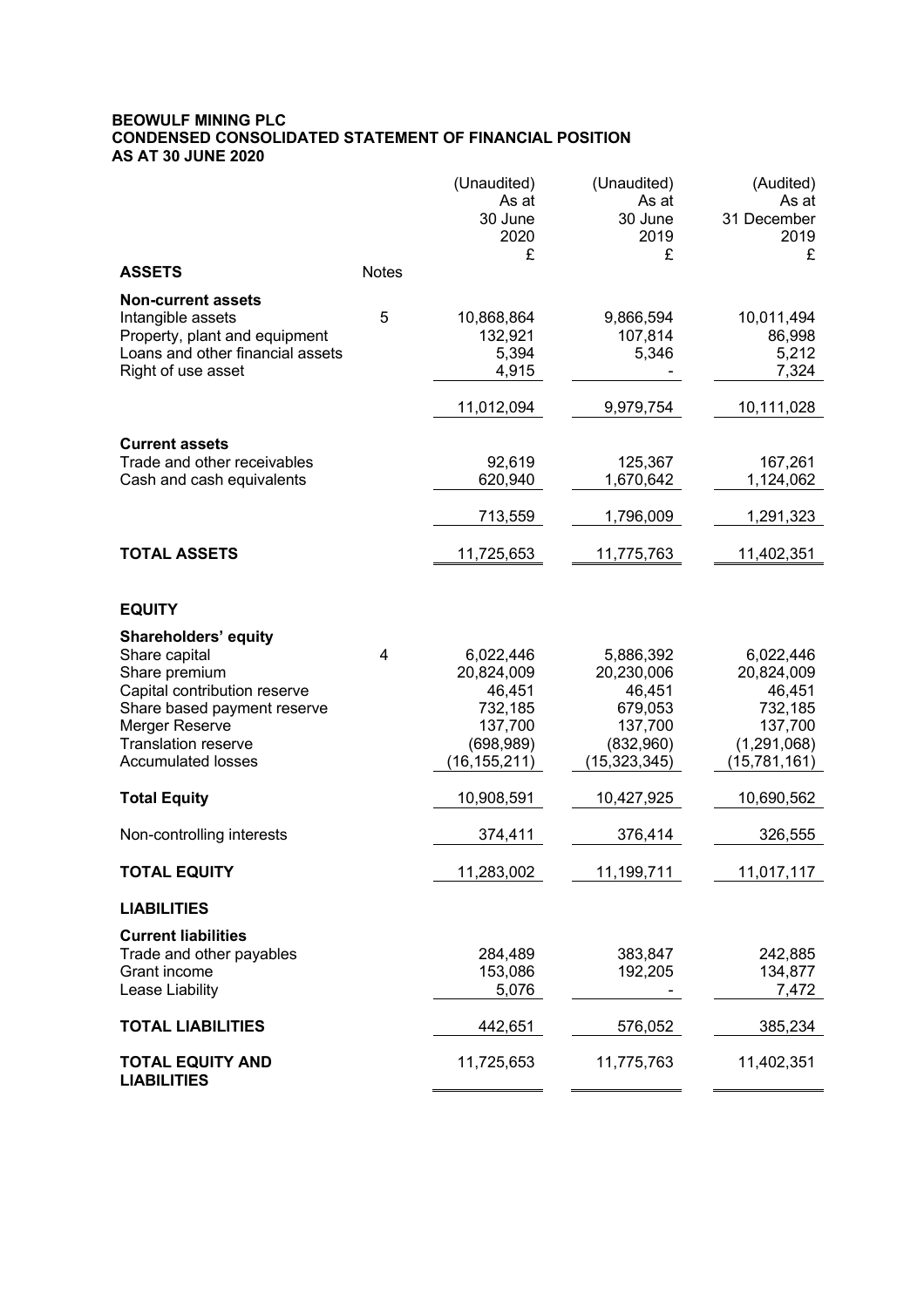#### **BEOWULF MINING PLC CONDENSED COMPANY STATEMENT OF FINANCIAL POSITION AS AT 30 JUNE 2020**

|                                  | (Unaudited)  | (Unaudited)  | (Audited)      |
|----------------------------------|--------------|--------------|----------------|
|                                  | As at        | As at        | As at          |
|                                  | 30 June      | 30 June      | 31 December    |
|                                  | 2020         | 2019         | 2019           |
|                                  | £            | £            | £              |
| <b>ASSETS</b>                    |              |              |                |
| <b>Non-current assets</b>        |              |              |                |
| Investments                      | 1,777,988    | 1,482,988    | 1,697,988      |
| Loans and other financial assets | 9,157,028    | 8,641,405    | 8,989,451      |
|                                  |              |              |                |
|                                  | 10,935,016   | 10,124,393   | 10,687,439     |
| <b>Current assets</b>            |              |              |                |
| Trade and other receivables      | 23,455       | 32,873       | 23,260         |
| Cash and cash equivalents        | 452,184      | 1,110,884    | 978,514        |
|                                  |              |              |                |
|                                  | 475,639      | 1,143,757    | 1,001,774      |
| <b>TOTAL ASSETS</b>              | 11,410,655   | 11,268,150   | 11,689,213     |
|                                  |              |              |                |
| <b>EQUITY</b>                    |              |              |                |
| <b>Shareholders' equity</b>      |              |              |                |
| Share capital                    | 6,022,446    | 5,886,392    | 6,022,446      |
| Share premium                    | 20,824,009   | 20,230,006   | 20,824,009     |
| Capital contribution reserve     | 46,451       | 46,451       | 46,451         |
| Share option reserve             | 732,185      | 679,053      | 732,185        |
| Merger Reserve                   | 137,700      | 137,700      | 137,700        |
| <b>Accumulated losses</b>        | (16,601,888) | (15,980,535) | (16, 298, 859) |
|                                  |              |              |                |
| <b>TOTAL EQUITY</b>              | 11,160,903   | 10,999,067   | 11,463,932     |
| <b>LIABILITIES</b>               |              |              |                |
| <b>Current liabilities</b>       |              |              |                |
| Trade and other payables         | 96,666       | 76,878       | 90,404         |
| Grant income                     | 153,086      | 192,205      | 134,877        |
|                                  |              |              |                |
| <b>TOTAL LIABILITIES</b>         | 249,752      | 269,083      | 225,281        |
|                                  |              |              |                |
| <b>TOTAL EQUITY AND</b>          |              |              |                |
| <b>LIABILITIES</b>               | 11,410,655   | 11,268,150   | 11,689,213     |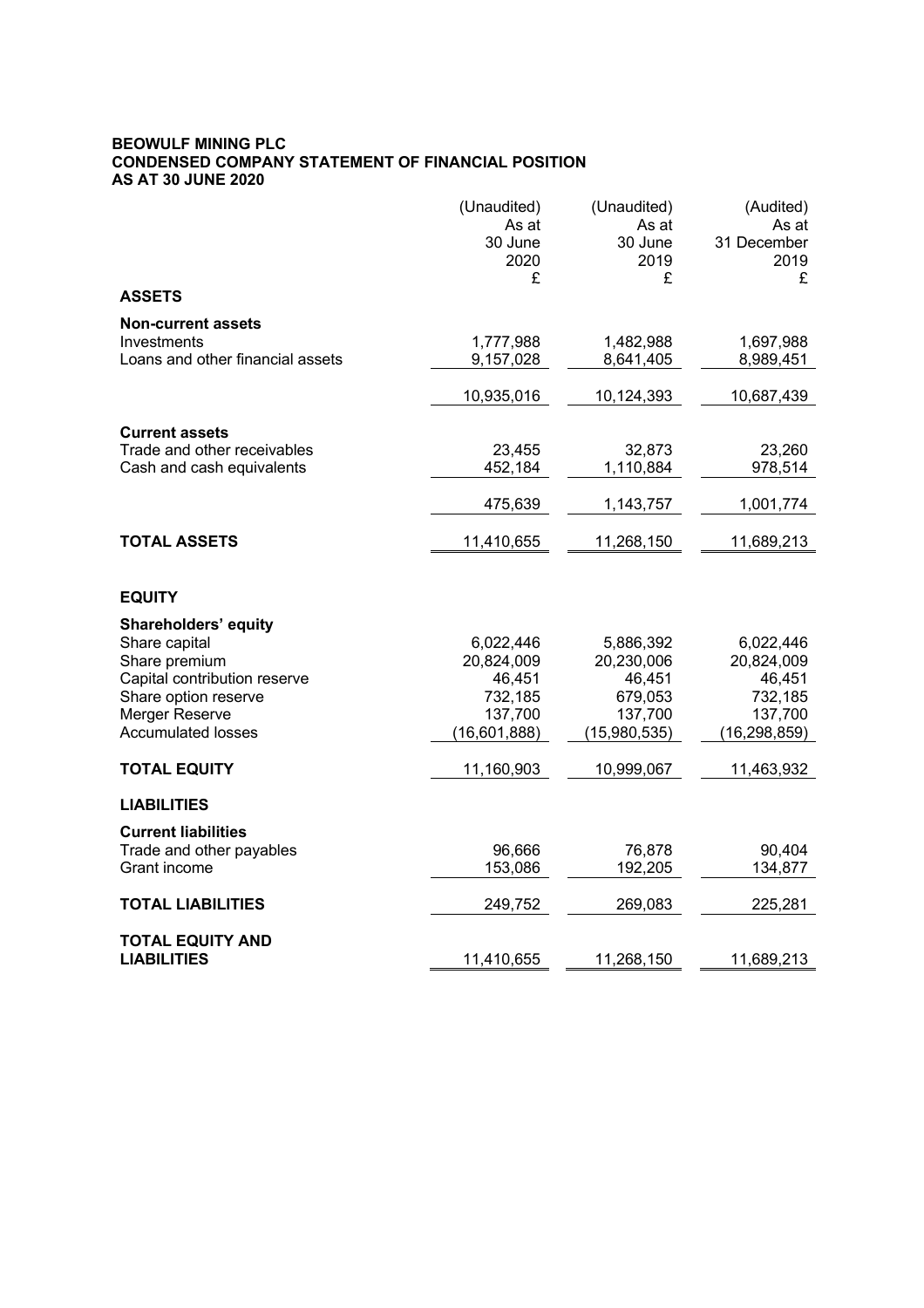#### **BEOWULF MINING PLC CONSOLIDATED STATEMENT OF CHANGES IN EQUITY FOR THE SIX MONTHS TO 30 JUNE 2020**

|                                                                                          | Share<br>capital | Share<br>premium | Capital<br>contribution<br>reserve | Share-based<br>payment<br>reserve | Merger<br>reserve | Translation<br>reserve | Accumulated<br>losses | Total                    | Non-<br>controlling<br>interest | Total equity             |
|------------------------------------------------------------------------------------------|------------------|------------------|------------------------------------|-----------------------------------|-------------------|------------------------|-----------------------|--------------------------|---------------------------------|--------------------------|
|                                                                                          | £                | £                | £                                  | £                                 | £                 | £                      | £                     | £                        | £                               | £                        |
| At 1 January 2019                                                                        | 5,663,072        | 19,266,271       | 46,451                             | 612,465                           | 137,700           | (520, 257)             | (15, 311, 933)        | 9,893,769                | (160, 587)                      | 9,733,182                |
| Loss for the period<br>Foreign exchange translation                                      |                  |                  |                                    |                                   |                   | (312, 703)             | 101,947               | 101,947<br>(312, 703)    | (50,050)<br>3,583               | 51,897<br>(309, 120)     |
| Total comprehensive loss                                                                 |                  |                  | $\overline{a}$                     |                                   | $\sim$            | (312, 703)             | 101,947               | (210, 756)               | (46, 467)                       | (257, 223)               |
| Transactions with owners<br>Issue of share capital<br>Costs associated with the issue of | 223,320          | 1,026,680        |                                    |                                   |                   |                        |                       | 1,250,000                |                                 | 1,250,000                |
| new shares<br>Equity-settled share-based payment                                         |                  | (62, 945)        |                                    |                                   |                   |                        |                       | (62, 945)                |                                 | (62, 945)                |
| transactions<br>Acquisition of subsidiary                                                |                  |                  |                                    | 66,588                            |                   |                        | (113, 359)            | 66,588<br>(113, 359)     | 583,468                         | 66,588<br>470,109        |
| At 30 June 2019 (Unaudited)                                                              | 5,886,392        | 20,230,006       | 46,451                             | 679,053                           | 137,700           | (832,960)              | (15, 323, 345)        | 10,823,297               | 376,414                         | 11,199,711               |
| Loss for the period<br>Foreign exchange translation                                      |                  |                  |                                    |                                   |                   | (458, 108)             | (368, 947)            | (368, 947)<br>(458, 108) | (111, 657)<br>(27, 071)         | (480, 604)<br>(485, 179) |
| Total comprehensive (loss)                                                               |                  |                  |                                    |                                   |                   | (458, 108)             | (368, 947)            | (827, 055)               | (138, 728)                      | (965, 783)               |
| Transactions with owners<br>Issue of share capital<br>Costs associated with the issue of | 136,054          | 624,363          |                                    |                                   |                   |                        | $\blacksquare$        | 760,417                  | ٠                               | 760,417                  |
| new shares<br>Equity-settled share-based payment                                         |                  | (30, 360)        |                                    |                                   |                   |                        |                       | (30, 360)                |                                 | (30, 360)                |
| transactions<br>Step acquisition of subsidiary                                           |                  |                  |                                    | 53,132                            |                   |                        | (88, 869)             | 53,132<br>(88, 869)      | 88,869                          | 53,132                   |
| At 31 December 2019 (Audited)                                                            | 6,022,446        | 20,824,009       | 46,451                             | 732,185                           | 137,700           | (1, 291, 068)          | (15, 781, 161)        | 10,690,562               | 326,555                         | 11,019,117               |
| Loss for the period<br>Foreign exchange translation                                      |                  |                  |                                    |                                   |                   | 592,079                | (353, 195)            | (353, 195)<br>592,079    | (41, 280)<br>28,281             | (394, 475)<br>620,360    |
| Total comprehensive income                                                               |                  |                  |                                    |                                   |                   | 592,079                | (353, 195)            | 238,884                  | (12,999)                        | 225,885                  |
| Investments by Minority interest                                                         |                  |                  |                                    |                                   |                   |                        | (20, 855)             | (20, 855)                | 60,855                          | 40,000                   |
| At 30 June 2020 (Unaudited)                                                              | 6,022,446        | 20,824,009       | 46,451                             | 732,185                           | 137,700           | (698, 989)             | (16, 155, 211)        | 10,908,591               | 374,411                         | 11,283,002               |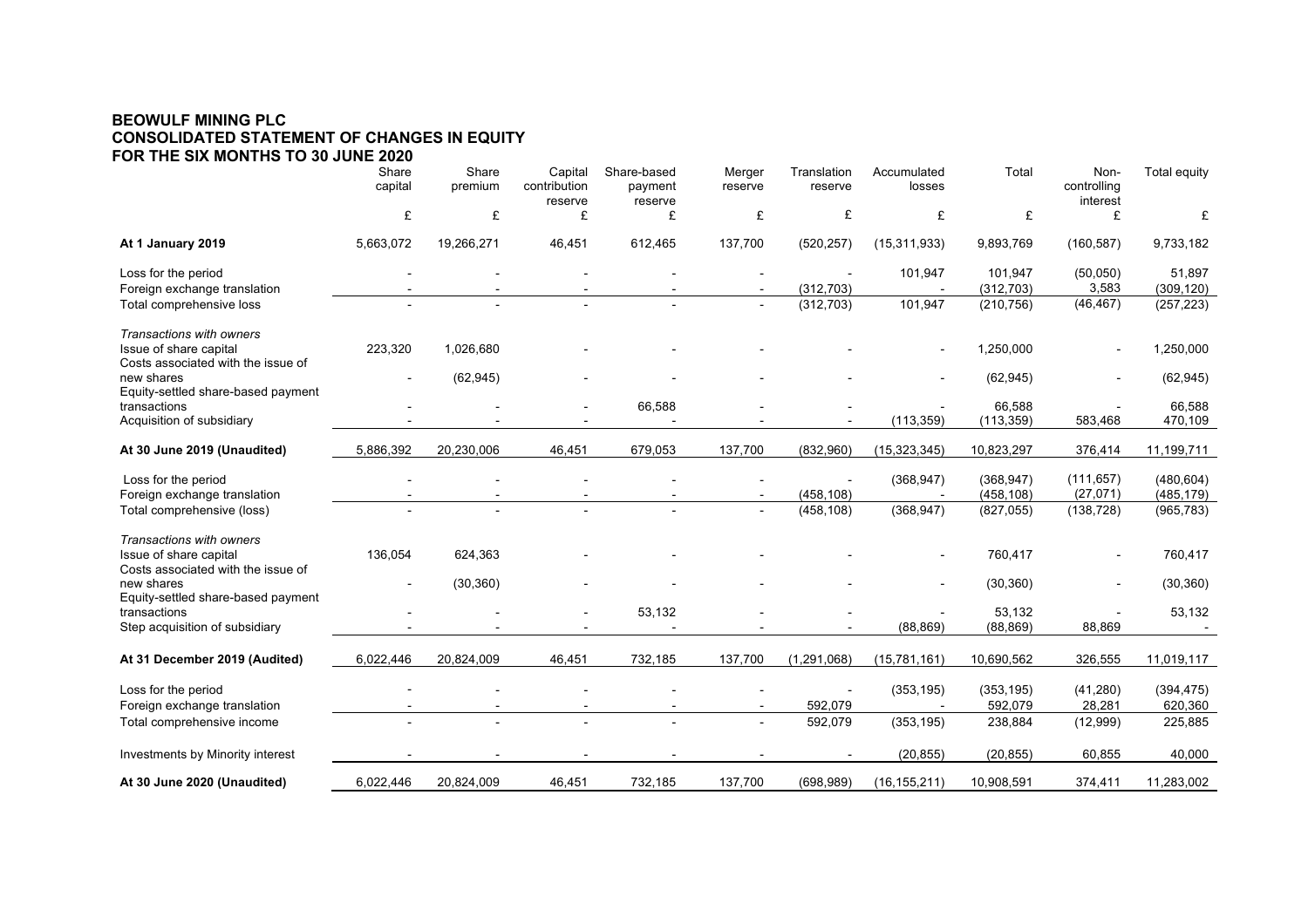#### **BEOWULF MINING PLC CONDENSED COMPANY STATEMENT OF CHANGES IN EQUITY FOR THE SIX MONTHS TO 30 JUNE 2020**

|                                                                                              | Share capital  | Share<br>premium | Merger<br>reserve | Capital<br>contribution<br>reserve | Share-<br>based<br>paymen<br>t<br>reserve | Accumulated<br>losses | Total      |
|----------------------------------------------------------------------------------------------|----------------|------------------|-------------------|------------------------------------|-------------------------------------------|-----------------------|------------|
|                                                                                              | £              | £                | £                 | £                                  | £                                         | £                     | £          |
| At 1 January 2019                                                                            | 5,663,072      | 19,266,271       | 137,700           | 46,451                             | 612,465                                   | (15, 535, 429)        | 10,190,530 |
| Loss for the period                                                                          |                |                  |                   |                                    |                                           | (445, 106)            | (445, 106) |
| Total comprehensive loss                                                                     |                |                  |                   |                                    |                                           | (445, 106)            | (445, 106) |
| Transactions with owners<br>Issue of share capital<br>Costs associated with the issue of new | 223,320        | 1,026,680        |                   |                                    |                                           |                       | 1,250,000  |
| shares                                                                                       | $\overline{a}$ | (62, 945)        |                   |                                    |                                           |                       | (62, 945)  |
| Equity-settled share-based payment<br>transactions                                           |                |                  |                   |                                    | 66,588                                    |                       | 66,588     |
| At 30 June 2019 (Unaudited)                                                                  | 5,886,392      | 20,230,006       | 137,700           | 46,451                             | 679,053                                   | (15,980,535)          | 10,999,067 |
| Loss for the period                                                                          |                |                  |                   |                                    |                                           | (318, 324)            | (318, 324) |
| Total comprehensive loss                                                                     |                |                  |                   |                                    |                                           | (318, 324)            | (318, 324) |
| Transactions with owners<br>Issue of share capital<br>Costs associated with the issue of new | 136,054        | 624,363          |                   |                                    |                                           |                       | 760,417    |
| shares                                                                                       |                | (30, 360)        |                   |                                    |                                           |                       | (30, 360)  |
| Equity-settled share-based payment<br>transactions                                           |                |                  |                   |                                    | 53,132                                    |                       | 53,132     |
| At 31 December 2019 (Audited)                                                                | 6,022,446      | 20,824,009       | 137,700           | 46,451                             | 732,185                                   | (16, 298, 859)        | 11,463,932 |
| Loss for the period                                                                          |                |                  |                   |                                    |                                           | (303, 029)            | (303, 029) |
| Total comprehensive loss                                                                     |                |                  |                   |                                    |                                           | (303, 029)            | (303, 029) |
| At 30 June 2020 (Unaudited)                                                                  | 6,022,446      | 20,824,009       | 137,700           | 46,451                             | 732,185                                   | (16,601,888)          | 11,160,903 |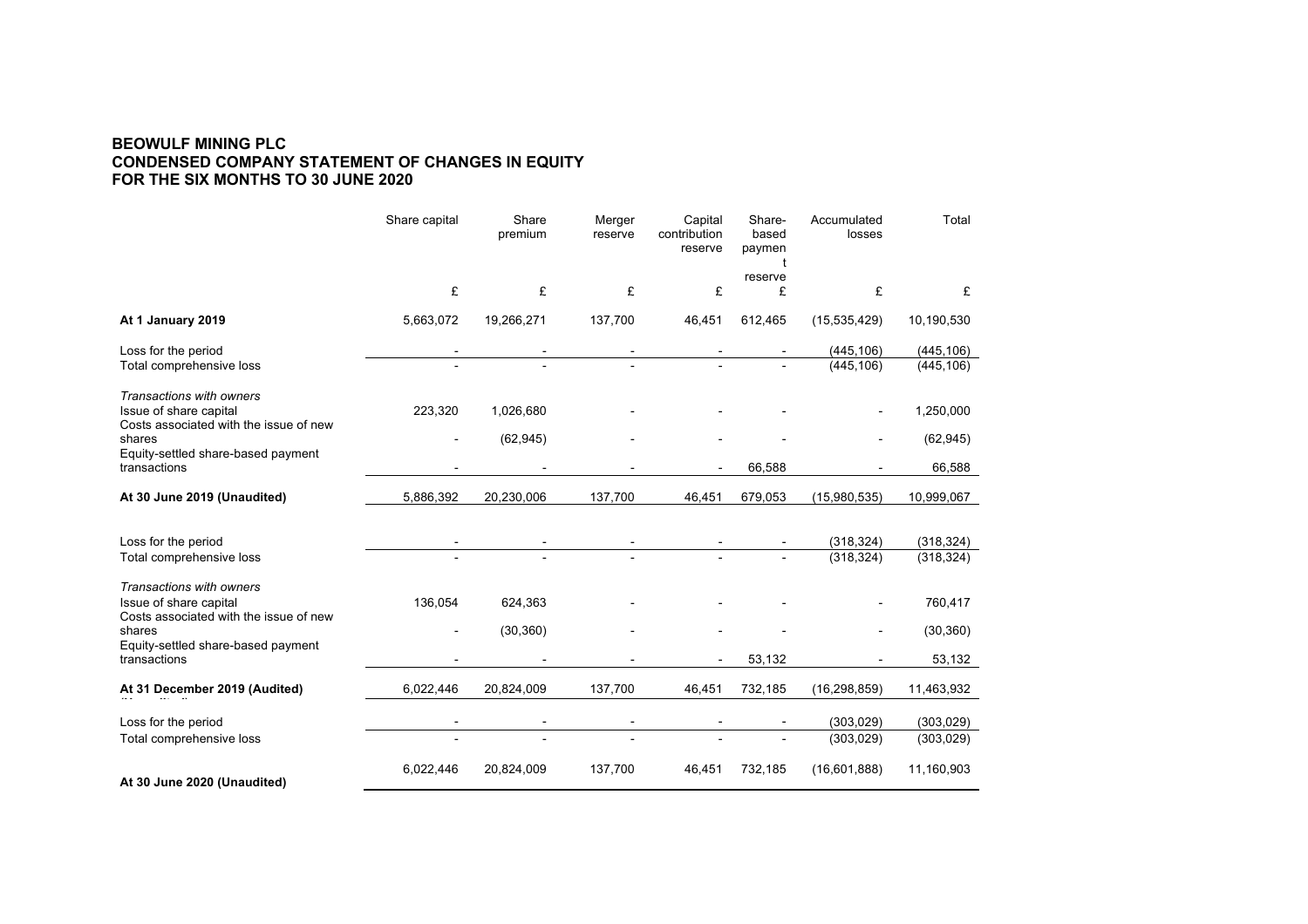## **BEOWULF MINING PLC CONDENSED CONSOLIDATED STATEMENT OF CASH FLOWS FOR THE SIX MONTHS TO 30 JUNE 2020**

|                                                                       | (Unaudited)<br>6 months to<br>30 June<br>2020<br>£ | (Unaudited)<br>6 months to<br>30 June<br>2019<br>£ | (Audited)<br>Year ended<br>31 Dec<br>2019<br>£ |
|-----------------------------------------------------------------------|----------------------------------------------------|----------------------------------------------------|------------------------------------------------|
|                                                                       |                                                    |                                                    |                                                |
| <b>Cash flows from operating activities</b><br>Loss before income tax |                                                    |                                                    |                                                |
| Depreciation charges                                                  | (394, 475)                                         | 51,987                                             | (428, 707)<br>20,971                           |
| Equity-settled share-based transactions                               | 13,108                                             | 7,731<br>66,588                                    | 130,137                                        |
| Impairment of exploration costs                                       |                                                    |                                                    | 10,720                                         |
| Finance income                                                        | (583)                                              | (5, 183)                                           | (6, 298)                                       |
| <b>Finance Cost</b>                                                   | 161                                                |                                                    | 410                                            |
| Grant Income                                                          | (8, 257)                                           |                                                    | (37,080)                                       |
| Gain on step acquisition                                              |                                                    | (563, 431)                                         | (563, 431)                                     |
| Amortisation of right-of-use asset                                    | 2,840                                              |                                                    | 4,615                                          |
|                                                                       | (387, 206)                                         | (442, 398)                                         | (868, 663)                                     |
| Decrease / (increase) in trade and other receivables                  | 78,377                                             | (59, 243)                                          | (106,009)                                      |
| Increase in trade and other payables                                  | 31,771                                             | 194,558                                            | 14,930                                         |
| Net cash used in operating activities                                 | (277,058)                                          | (307, 083)                                         | (959,742)                                      |
| <b>Cash flows from investing activities</b>                           |                                                    |                                                    |                                                |
| Purchase of intangible fixed assets                                   | (245, 440)                                         | (691, 999)                                         | (1,304,896)                                    |
| Purchase of property, plant and equipment                             | (58, 446)                                          | (84, 287)                                          | (77, 615)                                      |
| Disposal of fixed asset investments                                   |                                                    | 2                                                  | 7                                              |
| Acquisition of further interest in associate                          |                                                    | (500,000)                                          | (500,000)                                      |
| Additional investment in Vardar                                       | 40,000                                             |                                                    |                                                |
| Cash acquired with subsidiary                                         |                                                    | 530,031                                            | 530,031                                        |
| Grant receipt<br>Interest received                                    | 34,925                                             |                                                    |                                                |
|                                                                       | 583                                                | 5,183                                              | 6,298                                          |
| Net cash used in investing activities                                 | (228,378)                                          | (741,070)                                          | (1,346,175)                                    |
| <b>Cash flows from financing activities</b>                           |                                                    |                                                    |                                                |
| Proceeds from issue of shares                                         |                                                    | 1,250,000                                          | 2,000,000                                      |
| Payment of share issue costs                                          |                                                    | (62, 945)                                          | (93, 305)                                      |
| Lease principal and interest paid                                     | (2,988)                                            |                                                    | (4, 877)                                       |
| Net cash (used in) / from financing activities                        | (2,988)                                            | 1,187,055                                          | 1,901,818                                      |
| (Decrease) in cash and cash equivalents                               | (508, 424)                                         | (138, 902)                                         | (404, 099)                                     |
| Cash and cash equivalents at beginning of<br>period/year              | 1,124,062                                          | 1,533,232                                          | 1,533,232                                      |
| Effect of foreign exchange rate changes                               | 5,302                                              | (1, 492)                                           | (5,071)                                        |
| Cash and cash equivalents at end of period/year                       | 620,940                                            | 1,670,642                                          | 1,124,062                                      |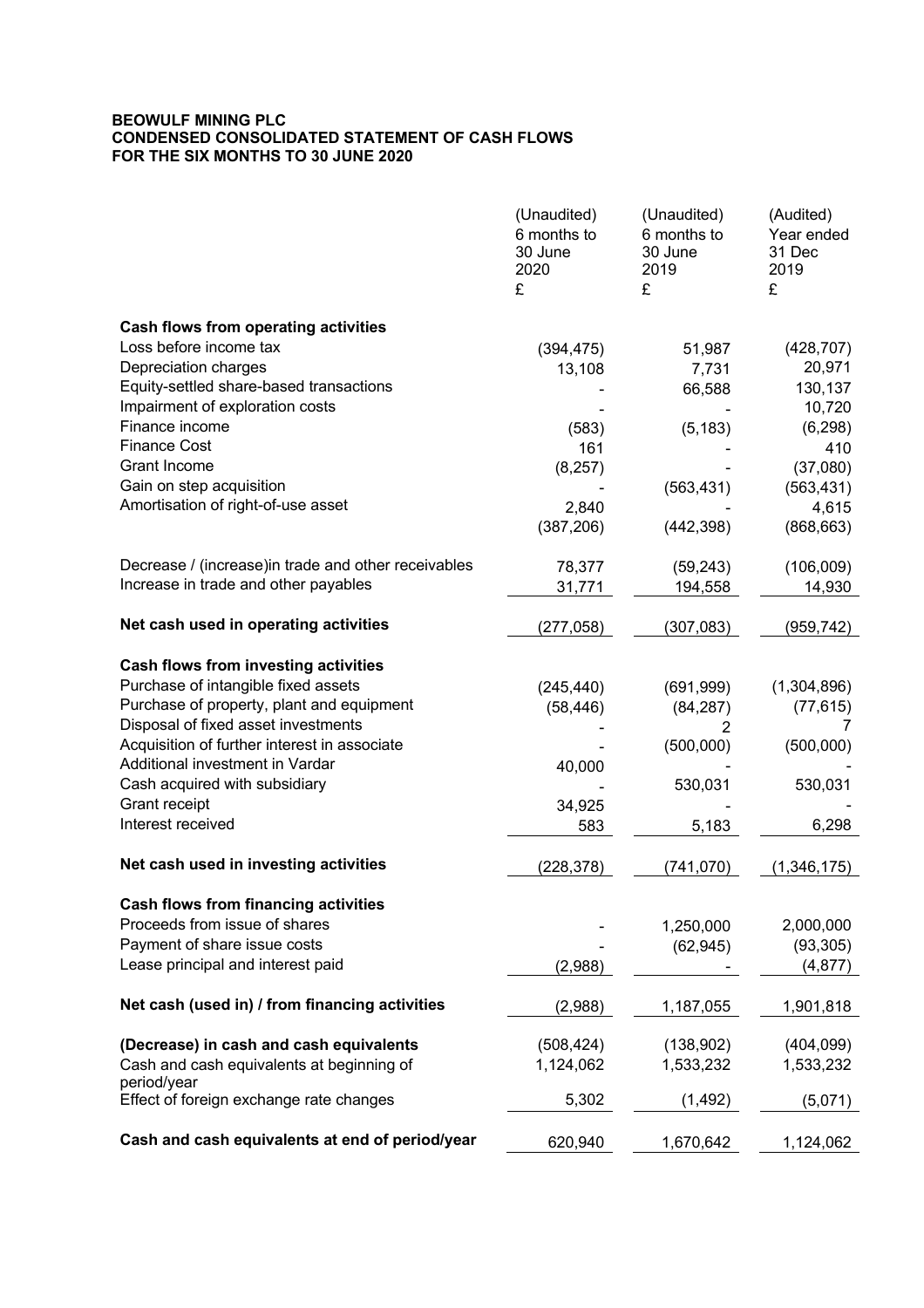#### **BEOWULF MINING PLC CONDENSED COMPANY STATEMENT OF CASH FLOWS FOR THE SIX MONTHS TO 30 JUNE 2020**

|                                                                                     | (Unaudited)<br>6 months to<br>30 June<br>2020<br>£ | (Unaudited)<br>6 months to<br>30 June<br>2019<br>£ | (Audited)<br>Year ended<br>31 Dec<br>2019<br>£ |
|-------------------------------------------------------------------------------------|----------------------------------------------------|----------------------------------------------------|------------------------------------------------|
| <b>Cash flows from operating activities</b>                                         |                                                    |                                                    |                                                |
| Loss before income tax                                                              | (303, 029)                                         | (445, 106)                                         | (763, 430)                                     |
| <b>Expected credit losses</b>                                                       | 30,803                                             |                                                    | 158,005                                        |
| Equity-settled share-based transactions                                             |                                                    | 66,588                                             | 130,137                                        |
| Finance income                                                                      | (583)                                              | (5, 183)                                           | (6, 298)                                       |
| Grant income                                                                        |                                                    |                                                    | (1, 425)                                       |
|                                                                                     | (272, 809)                                         | (383, 701)                                         | (483, 011)                                     |
| (Increase)/decrease in trade and other                                              |                                                    |                                                    |                                                |
| receivables                                                                         | (196)                                              | (8, 472)                                           | 1,141                                          |
| Increase in trade and other payables                                                | 6,264                                              | 9,920                                              | 23,443                                         |
| Net cash used in operating activities                                               | (266, 741)                                         | (382, 253)                                         | (458, 427)                                     |
| <b>Cash flows from investing activities</b>                                         |                                                    |                                                    |                                                |
| Loans to subsidiaries                                                               | (215,097)                                          | (419, 188)                                         | (981, 139)                                     |
| Acquisition of associate / subsidiary                                               |                                                    | (500,000)                                          | (500,000)                                      |
| Grant receipt                                                                       | 34,925                                             |                                                    |                                                |
| Interest received                                                                   | 583                                                | 5,183                                              | 6,298                                          |
| Net cash used in investing activities                                               | (179,589)                                          | (1, 164, 006)                                      | (1,939,841)                                    |
| <b>Cash flows from financing activities</b>                                         |                                                    |                                                    |                                                |
| Proceeds from issue of shares                                                       |                                                    | 1,250,000                                          | 2,000,000                                      |
| Payment of share issue costs                                                        |                                                    | (62, 945)                                          | (93, 305)                                      |
| Financing of subsidiary                                                             | (80,000)                                           | (250,000)                                          | (465,000)                                      |
| Net cash from financing activities                                                  | (80,000)                                           | 1,187,055                                          | 1,906,695                                      |
|                                                                                     |                                                    |                                                    |                                                |
| (Decrease)in cash and cash equivalents<br>Cash and cash equivalents at beginning of | (526, 330)                                         | (359, 203)                                         | (491, 573)                                     |
| period/year                                                                         | 978,514                                            | 1,470,087                                          | 1,470,087                                      |
| Cash and cash equivalents at end of                                                 |                                                    |                                                    |                                                |
| period/year                                                                         | 452,184                                            | 1,110,884                                          | 978,514                                        |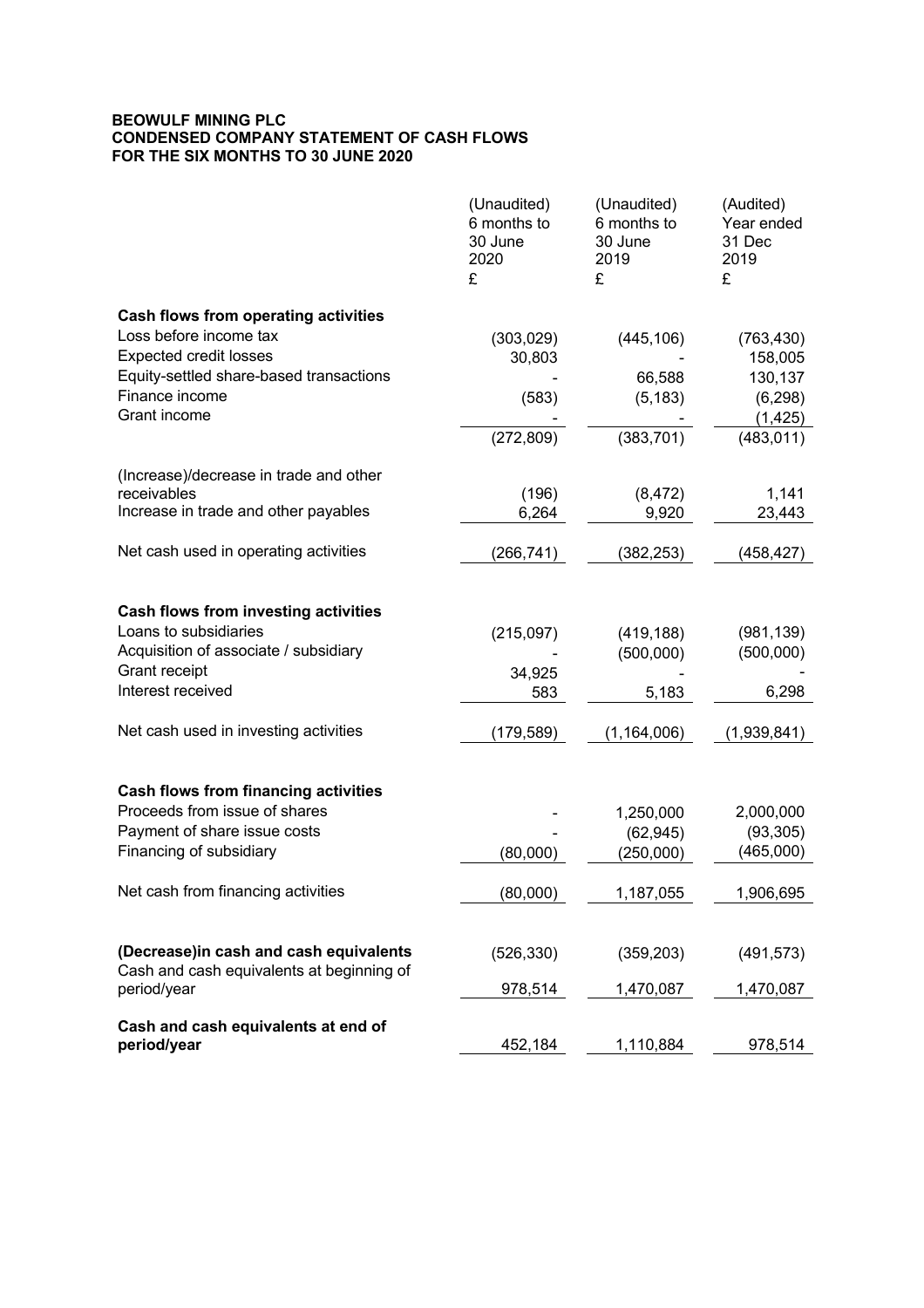#### **NOTES TO THE UNAUDITED CONDENSED CONSOLIDATED INTERIM FOR THE SIX MONTHS TO 30 JUNE 2020**

#### **1**. **Nature of Operations**

Beowulf Mining plc (the "Company") is domiciled in England and Wales. The Company's registered office is 201 Temple Chambers, 3-7 Temple Avenue, London, EC4Y 0DT. This consolidated financial information comprises that of the Company and its subsidiaries (collectively the 'Group' and individually 'Group companies'). The Group is engaged in the acquisition, exploration and evaluation of natural resources assets and has not yet generated revenues.

#### **2. Basis of preparation**

The condensed consolidated financial information has been prepared on the basis of the recognition and measurement requirements of International Financial Reporting Standards (IFRS) as adopted by the European Union (EU) and implemented in the UK. The accounting policies, methods of computation and presentation used in the preparation of the interim financial information are the same as those used in the Group's audited financial statements for the year ended 31 December 2019 except as noted below.

The Group applied the provisions of IFRS 10 from 1 April 2019 to its investment in Vardar following a further increase in ownership, and consolidated Vardar effective of this date. The primary impact of this consolidation in the comparatives for the 6 months to 30 June 2020 and 3 months of 1 April 2020 to 30 June 2020 has been in the inclusion of the gain on acquisition at 1 April of £563,431, and the inclusion consolidated operating costs of £78,926.

The financial information in this statement does not constitute full statutory accounts within the meaning of Section 434 of the UK Companies Act 2006. The financial information for the period ended 30 June 2019 is unaudited and for the twelve months ended 31 December 2019 is audited. The financial information for the six month period ended 30 June 2020 is unaudited and has not been reviewed by the auditors. The audit of the financial information for the year ended 31 December 2019 has been completed. The auditor's report on the statutory financial statements for the year ended 31 December 2019 was unqualified and did not contain any statement under sections 498 (2) or (3) of the Companies Act 2006. The audit report did contain a material uncertainty with respect of going concern, however following additional audit procedures and noting it as key audit matter, it was concluded the going concern basis was appropriate.

The going concern assumption has been assessed by the Directors in light of the impact of Covid-19, taking into consideration the entities current financial position, ability to raise new funds and carry out its operations for the year. The Directors are confident that there is no immediate need for funding following the loan financing in Sweden of SEK 12 million (before expenses) secured post period end.

The financial statements are presented in GB Pounds Sterling. They are prepared on the historical cost basis or the fair value basis where the fair valuing of relevant assets and liabilities has been applied.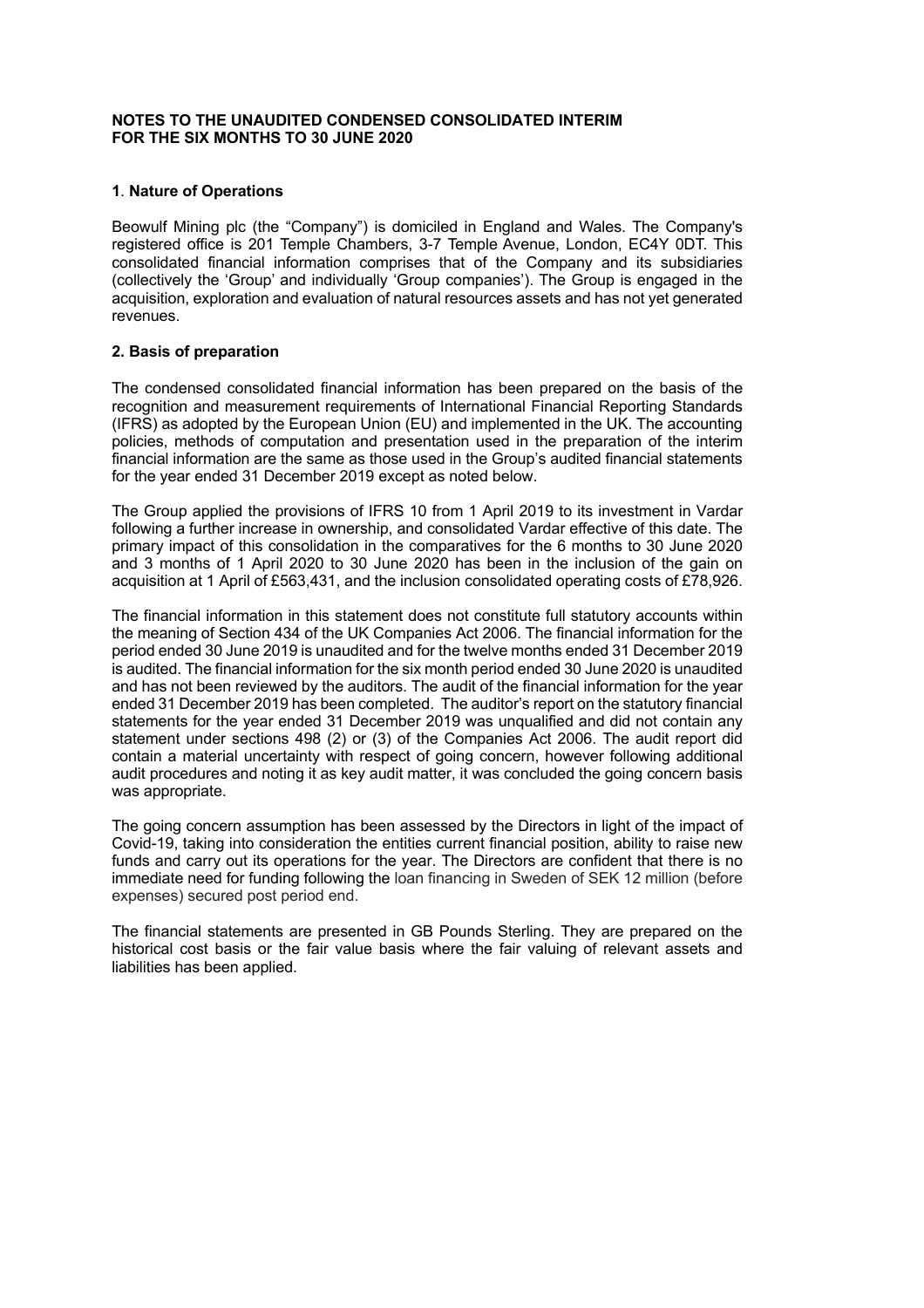# **3**. **Group and Company loss per share**

| Group                                                                                                  | (Unaudited)<br>3 months<br>ended<br>30 June<br>2020 | (Unaudited)<br>3 months<br>ended<br>30 June<br>2019 | (Unaudited)<br>6 months<br>ended<br>30 June<br>2020 | (Unaudited)<br>6 months<br>ended<br>30 June<br>2019 | (Audited)<br>12 months<br>ended<br>31 December<br>19 |
|--------------------------------------------------------------------------------------------------------|-----------------------------------------------------|-----------------------------------------------------|-----------------------------------------------------|-----------------------------------------------------|------------------------------------------------------|
| Profit for the year attributable to<br>shareholders of the Company (£'s)<br>Weighted average number of | (161, 650)                                          | 322,756                                             | (353, 195)                                          | 101,947                                             | (267,000)                                            |
| ordinary shares<br>Diluted weighted average number                                                     | 602,244,672                                         | 587,189,995                                         | 602,244,672                                         | 576,748,624                                         | 585,102,740                                          |
| of ordinary shares                                                                                     | 602,244,672                                         | 593,923,173                                         | 602,244,672                                         | 583,481,802                                         | 585,102,740                                          |
| Earnings / (loss) per share (p)                                                                        | (0.03)                                              | 0.05                                                | (0.06)                                              | 0.02                                                | (0.04)                                               |
| Diluted Earnings / (loss) per share<br>(p)                                                             | (0.03)                                              | 0.05                                                | (0.06)                                              | 0.02                                                | (0.04)                                               |
| <b>Parent</b>                                                                                          |                                                     |                                                     |                                                     |                                                     |                                                      |
| Profit for the year attributable to                                                                    |                                                     |                                                     |                                                     |                                                     |                                                      |
| shareholders of the Company (£'s)<br>Weighted average number of                                        | (146, 088)                                          | (228, 165)                                          | (303, 029)                                          | (445, 106)                                          | (763, 430)                                           |
| ordinary shares<br>Diluted weighted average number                                                     | 602,244,672                                         | 587,189,995                                         | 602,244,672                                         | 576,748,624                                         | 585,102,740                                          |
| of ordinary shares                                                                                     | 602,244,672                                         | 587,189,995                                         | 602,244,672                                         | 576,748,624                                         | 585,102,740                                          |
| Earnings / (loss) per share (p)                                                                        | (0.02)                                              | (0.04)                                              | (0.05)                                              | (0.08)                                              | (0.13)                                               |
| Diluted Earnings / (loss) per share                                                                    |                                                     |                                                     |                                                     |                                                     |                                                      |
| (p)                                                                                                    | (0.02)                                              | (0.04)                                              | (0.05)                                              | (0.08)                                              | (0.13)                                               |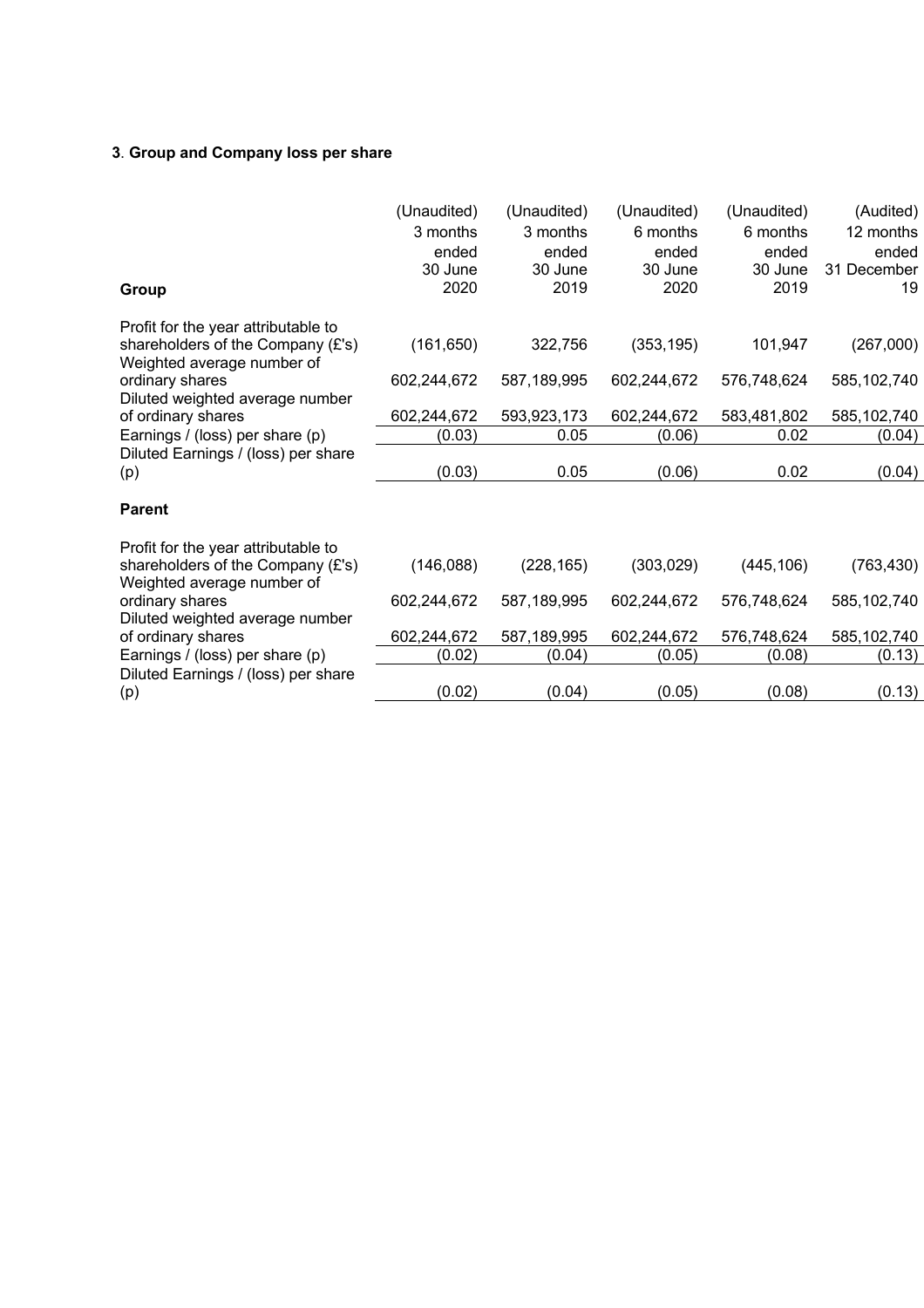# **4. Share Capital**

|                                 | (Unaudited)  | (Unaudited)  | (Audited)   |
|---------------------------------|--------------|--------------|-------------|
|                                 | 30 June 2020 | 30 June 2019 | 31 Dec 2019 |
|                                 |              |              |             |
| Allotted, issued and fully paid |              |              |             |
| Ordinary shares of 1p each      |              |              |             |
|                                 | 6.022.446    | 5,886,393    | 6.022.446   |

The number of shares in issue was as follows:

|                                    | Number      |
|------------------------------------|-------------|
|                                    | of shares   |
| <b>Balance at 1 January 2019</b>   | 566.307.254 |
| Issued during the period           | 22,332,016  |
| Balance at 30 June 2019            | 588,639,270 |
| Issued during the period           | 13,605,402  |
| <b>Balance at 31 December 2019</b> | 602,244,672 |
| Issued during the period           |             |
| Balance at 30 June 2020            | 602.244.672 |
|                                    |             |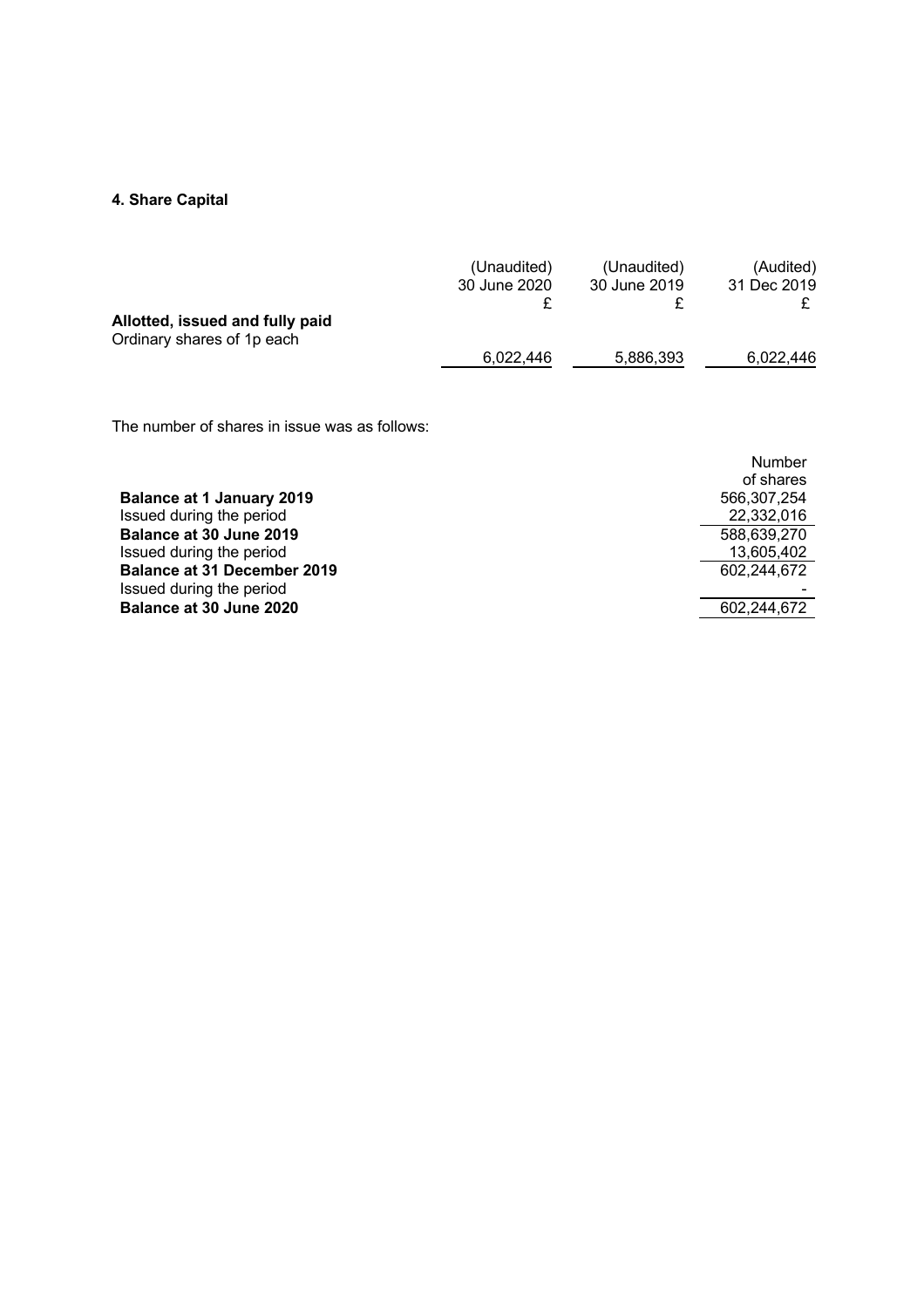#### **5**. **Intangible Assets: Group**

| <b>Exploration costs</b>                                    | As at $30$<br>June<br>2020<br>(Unaudited)<br>£ | As at $30$<br>June<br>2019<br>(Unaudited) | <b>As at 31</b><br><b>December</b><br>2019<br>(Audited) |
|-------------------------------------------------------------|------------------------------------------------|-------------------------------------------|---------------------------------------------------------|
| Cost                                                        |                                                |                                           |                                                         |
| At 1 January                                                | 10,011,494                                     | 8,285,547                                 | 8.285.547                                               |
| Additions for the year                                      | 245,440                                        | 691,999                                   | 1,304,896                                               |
| Additions arising from the step-up in interest<br>in Vardar |                                                | 1,203,685                                 | 1,203,685                                               |
| Foreign exchange movements                                  | 611,930                                        | (314, 637)                                | (771, 914)                                              |
| Impairment                                                  |                                                |                                           | (10, 720)                                               |
|                                                             | 10,868,864                                     | 9.866.594                                 | 10.011.494                                              |

The net book value of exploration costs is comprised of expenditure on the following projects:

|                |         | As at<br>30                 | As at<br>30                 | As at<br>31                          |
|----------------|---------|-----------------------------|-----------------------------|--------------------------------------|
|                |         | June<br>2020<br>(Unaudited) | June<br>2019<br>(Unaudited) | <b>December</b><br>2019<br>(Audited) |
|                |         | £                           | £                           | £                                    |
| <b>Project</b> | Country |                             |                             |                                      |
| Kallak         | Sweden  | 7,185,193                   | 6,860,782                   | 6,675,124                            |
| Åtvidaberg     | Sweden  | 373,447                     | 360,674                     | 345,978                              |
| Ågåsjiegge     | Sweden  | 43,238                      | 16,389                      | 15,568                               |
| Sala           | Sweden  |                             | 9,044                       |                                      |
| Pitkäjärvi     | Finland | 1,239,590                   | 1,027,739                   | 1,058,078                            |
| Joutsijärvi    | Finland | 21,868                      | 19,981                      | 19,095                               |
| Rääpysjärvi    | Finland | 44,020                      | 32,522                      | 39,905                               |
| Karhunmäki     | Finland | 37,621                      | 16,557                      | 24,078                               |
| Merivaara      | Finland | 32,029                      | 4,871                       | 17,846                               |
| Polvela        | Finland | 33,992                      | 16,025                      | 31,316                               |
| Tammijärvi     | Finland | 26,953                      | 9,387                       | 24,278                               |
| Mitrovica      | Kosovo  | 1,300,436                   | 1,051,090                   | 1,243,194                            |
| Viti           | Kosovo  | 530,477                     | 441,533                     | 517,034                              |
|                |         | 10,868,864                  | 9,866,594                   | 10,011,494                           |

Total Group exploration costs of £10,868,864 are currently carried at cost in the financial statements. No impairment has been recognised during the year, (30 June 2019: £Nil).

Accounting estimates and judgements are continually evaluated and are based on a number of factors, including expectations of future events that are believed to be reasonable under the circumstances. Management are required to consider whether there are events or changes in circumstances that indicate that the carrying value of this asset may not be recoverable.

The most significant risk currently facing the Group is that it does not receive an Exploitation Concession for Kallak. The Company originally applied for the Exploitation Concession in April 2013 and throughout 2017, and since the year-end, management have actively sought to progress the application, engaging with the various government bodies and other stakeholders. These activities are summarised above.